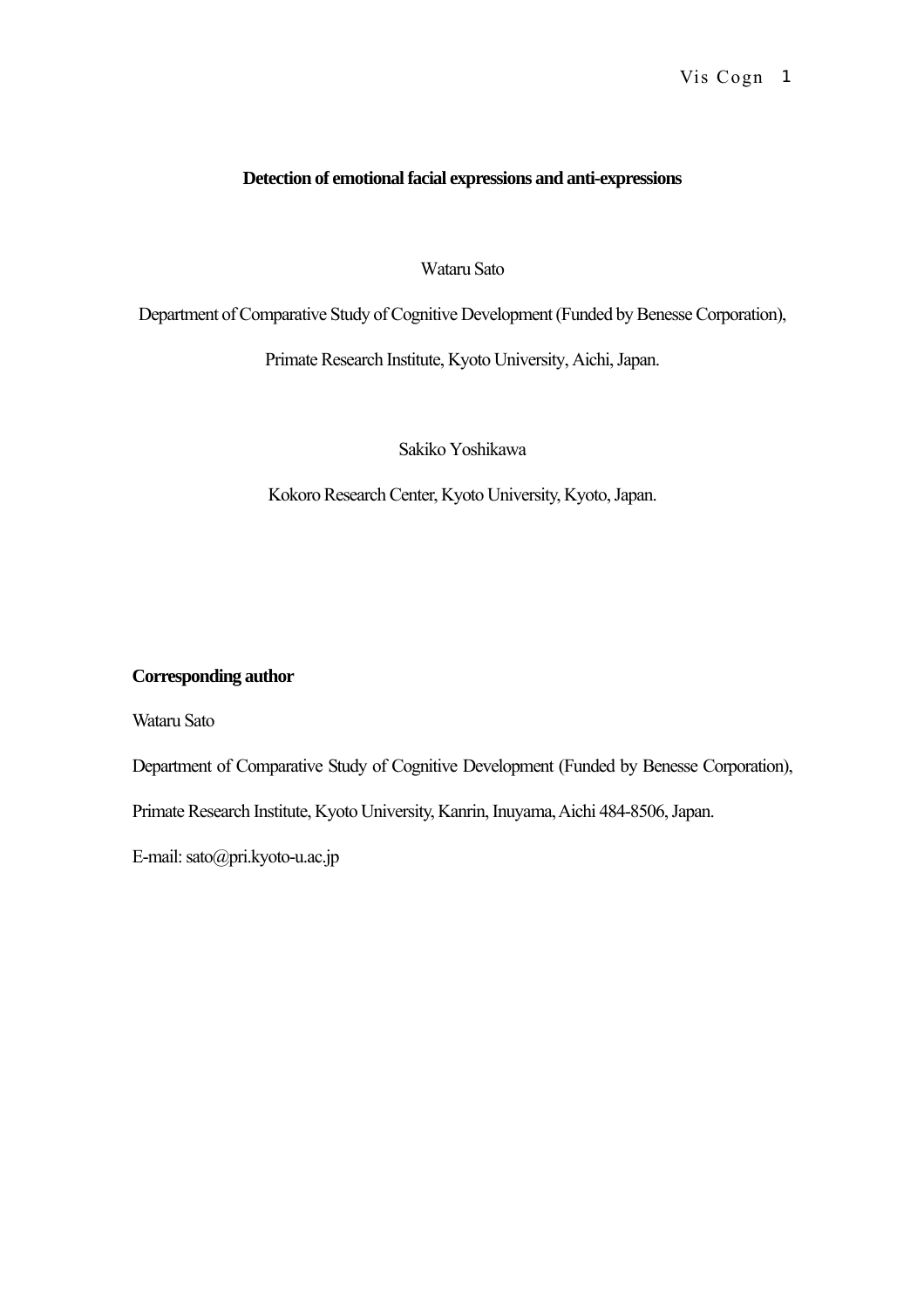## **Abstract**

Detection of emotional facial expressions has been shown to be more efficient than detection of neutral expressions. However, it remains unclear whether this effect is attributable to visual or emotional factors. To investigate this issue, we conducted **two** experiments using the visual search paradigm with photographic stimuli. We included a single target facial expression of anger or happiness in presentations of crowds of neutral facial expressions. The anti-expressions of anger and happiness were also presented. Although anti-expressions produced changes in visual features comparable to those of the emotional facial expressions, they expressed relatively neutral emotions. The results consistently showed that reaction times (RTs) for detecting emotional facial expressions (both anger and happiness) were shorter than those for detecting anti-expressions. The RTs for detecting the expressions were negatively related to experienced emotional arousal. These results suggest that efficient detection of emotional facial expressions is not attributable to their visual characteristics but rather to their emotional significance.

## **Keywords**

Anti-expressions; Computer morphing; Emotional facial expressions; Visual search.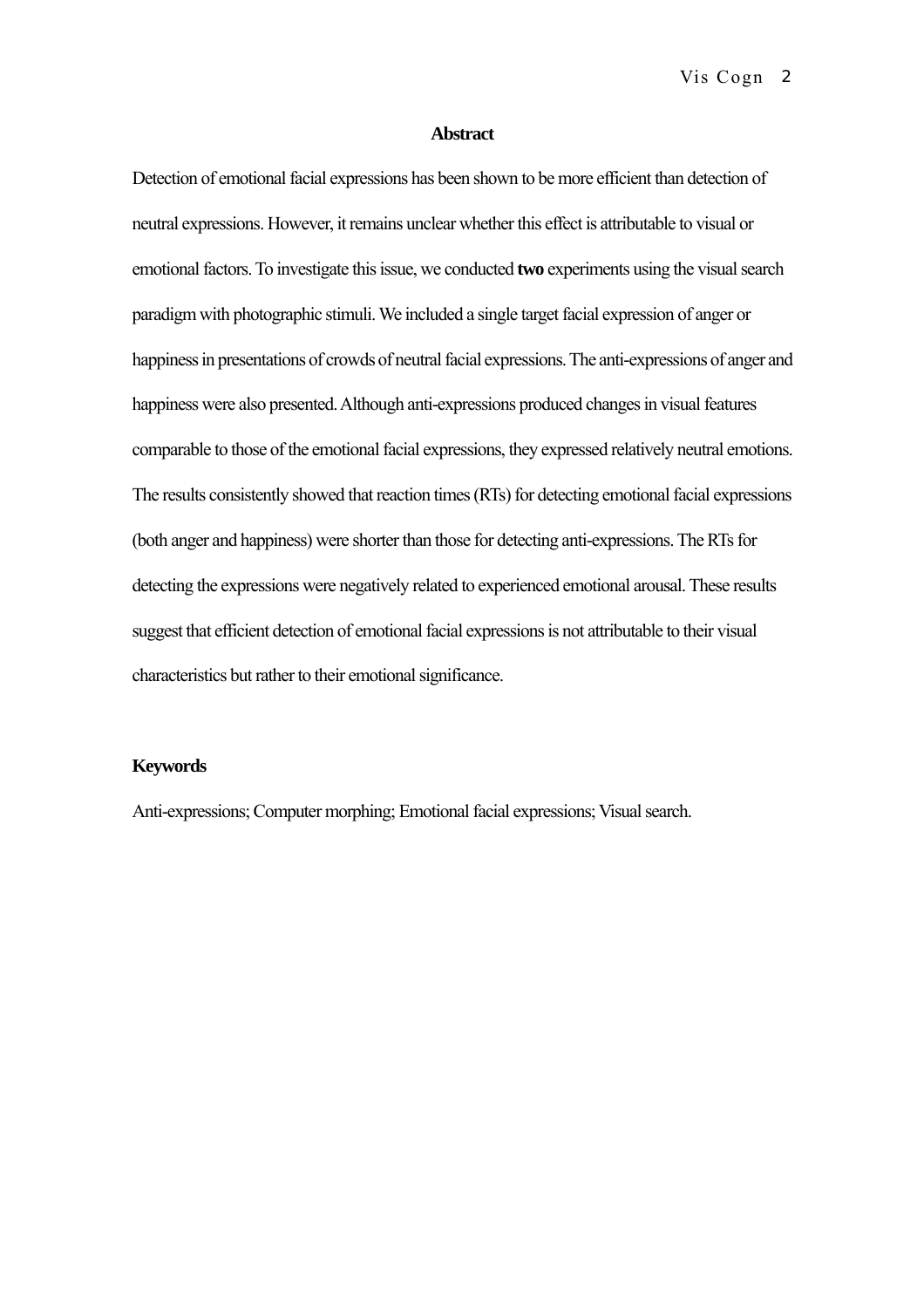The communication of emotion through facial expressions serves adaptive social functions (Keltner & Haidt, 2001). Facial expressions would have conferred an evolutionary advantage by facilitating the immediate sharing of biologically significant information, such as on predators or foods.

Consistent with this notion, a previous study has demonstrated the efficiency of detecting the emotional facial expressions of others (Hansen & Hansen, 1988). They investigated the detection of the photographs of angry, happy, and neutral faces in the visual search paradigm. The photos were lined up, and participants responded regarding the existence of different expression. The results showed that the reaction time (RT) for detecting an angry target face in a crowd of neutral distractor faces was shorter than that for a neutral face in a crowd of angry faces. Although some subsequent studies (Hampton, Purcell, Bersine, Hansen, & Hansen, 1989; Purcell, Stewart, & Skov, 1996) have noted problems with the stimuli used by Hansen and Hansen (1988), other studies have reported similar results using different methods (Gilboa-Schechtman, Foa, & Amir, 1999; Lamy, Amunts, & Bar-Haim, 2008; Williams, Moss, Bradshaw, & Mattingley, 2005). For example, Williams et al. (2005) showed that the RTs for detecting a sad or happy face among a group of neutral faces were shorter than those for detecting a neutral face among a group of emotional faces. These data indicate that detection of emotional facial expressions proceeds with greater efficiency than does the detection of neutral expressions.

Despite these results, it has remained unclear whether more efficient detection of emotional versus neutral facial expressions derives from emotional or visual factors (cf. Cave & Batty, 2006). The differences between emotional and neutral facial expressions involve changes not only in the emotional significance attributed to the stimuli, but also in the positions of the physical features presented in the stimuli themselves (e.g., oblique eyebrows in angry expressions versus horizontal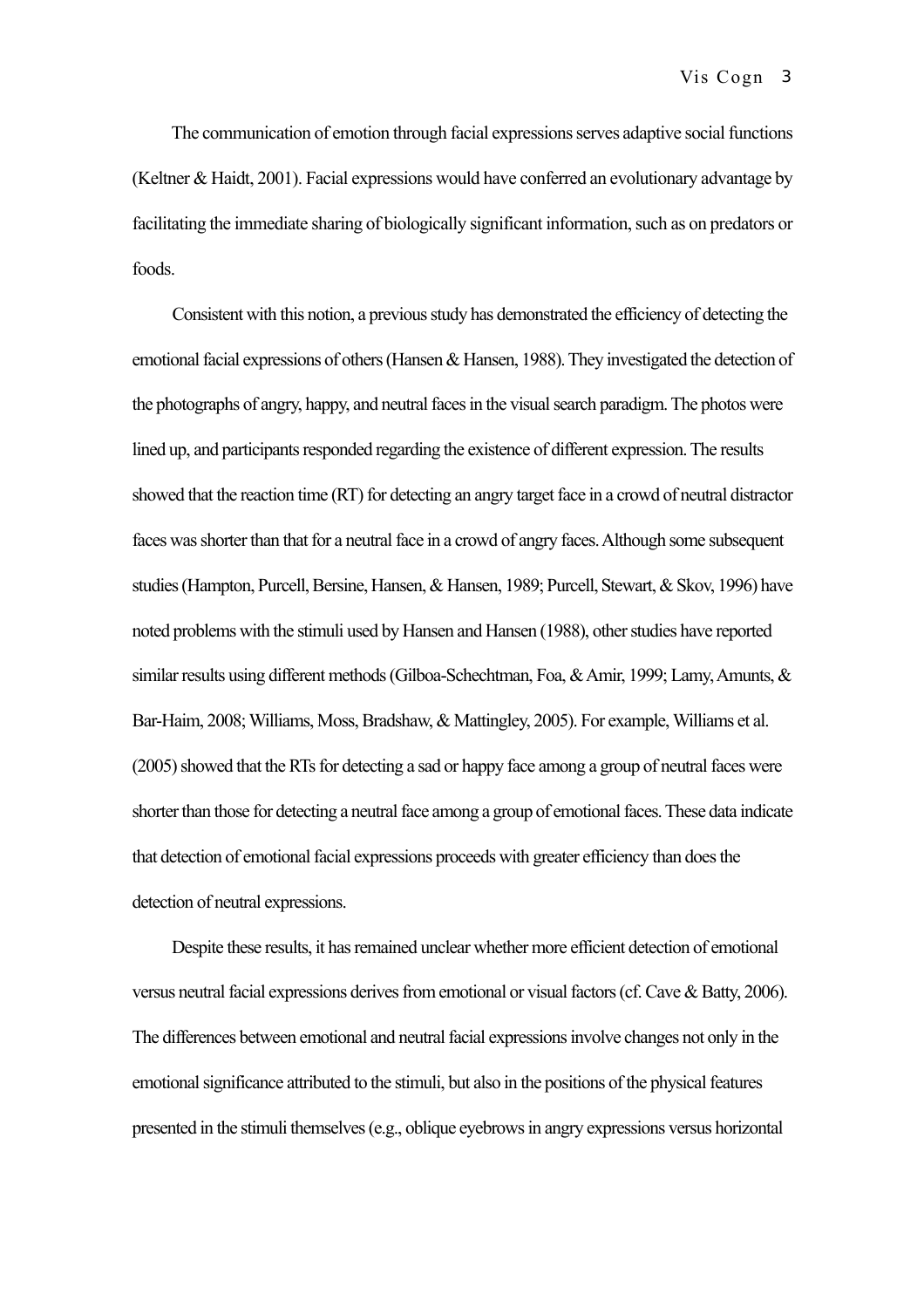eyebrows in neutral expressions). Some studies have demonstrated that several visual features, such as oblique lines and curves, were more rapidly detected than other features such as horizontal lines (e.g., Sagi & Julesz, 1986; for a review, see Wolfe & Horowitz, 2004). The more rapid detection of emotional than of neutral facial expressions might derive from the processing of the visual input representing the physical features that produce expressions, rather than from the processing of the emotional significance of such stimuli.

Some visual search studies have used line-drawings of faces as stimuli (for a review, see Horstmann, 2007). Among these studies, the research conducted by Öhman, Lundqvist, and Esteves (2001) provided clues regarding this issue. The researchers investigated the detection of a schematic angry expression presented among a group of schematic neutral faces. For comparison, they used expressions containing comparable changes in the eyebrows and mouth, but without angry expressions. The RTs for detecting an angry face were shorter than those for detecting the other expressions. These results suggest that the emotional significance of angry expressions, rather than the visual characteristics, was responsible for the efficiency in detecting angry facial expressions. However, these results should be interpreted with caution because schematic faces lack ecological validity. Some neuroscientific evidence suggests that the processing of line-drawings of faces may be different from or weaker than that of faces presented in photographs (e.g., McCarthy, Puce, Belger, & Allison, 1999). Hence, it is important to confirm these findings using photographs as stimuli.

Our primary purpose in this study was to investigate whether the more efficient detection of emotional than of neutral facial expressions is attributable to visual characteristics or to emotional significance. For this purpose, we prepared novel control stimuli using a computer-morphing technique. Computer-generated images can be manipulated to create a new facial image from two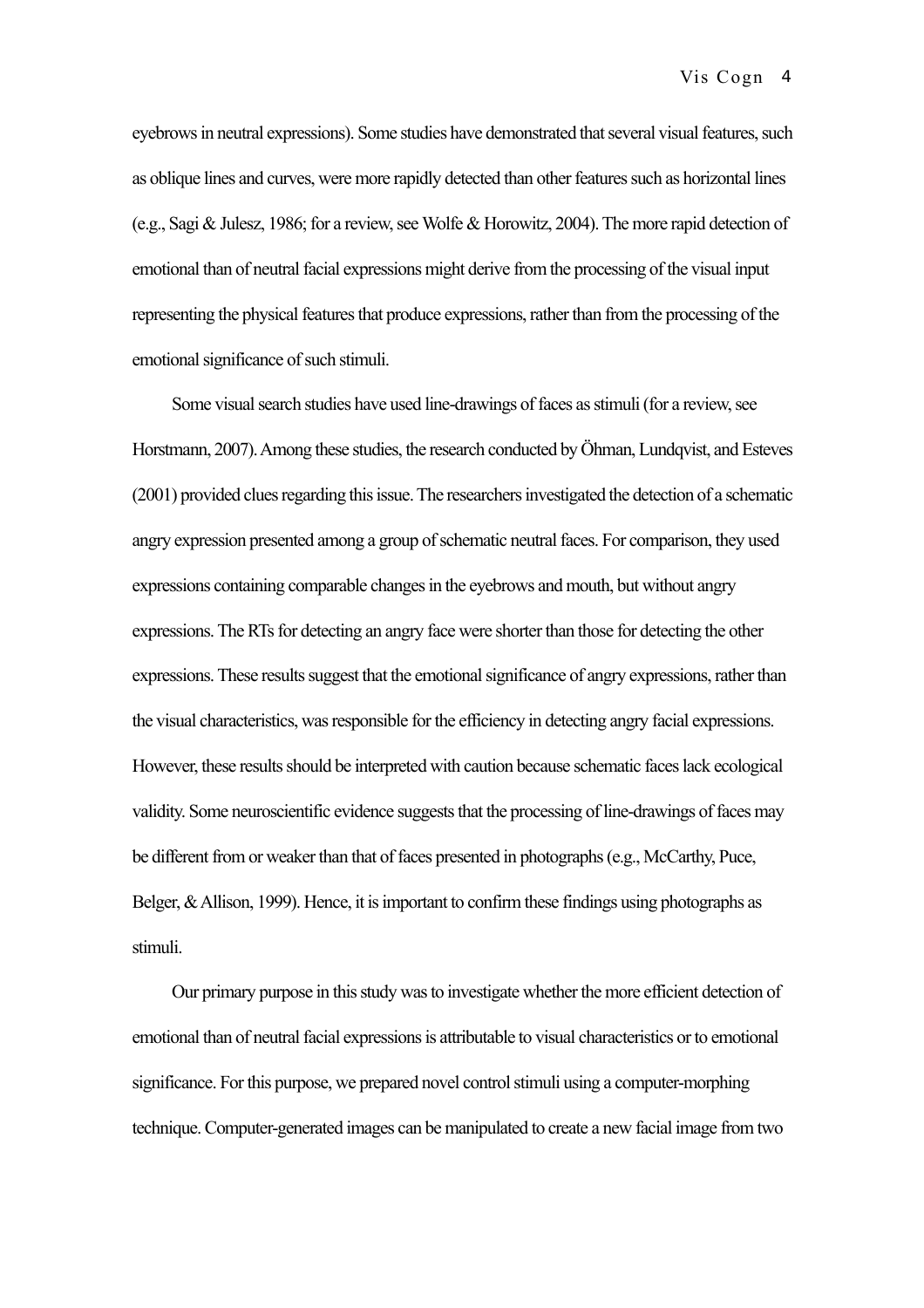contributing facial images (Rowland & Perrett, 1995). For this method, we used photographs of the same individual exhibiting emotional and neutral facial expressions. After spatial standardization of the facial images, the metric differences between the overall facial features of the emotional and neutral expressions were calculated and regarded as 100%. Additional stimuli were then created by manipulating the facial features until the metric differences equaled –100%; that is, we reversed the direction of the facial features of the emotional expressions but retained the general configuration. For example, if the angry expression had V-shaped eyebrows and the neutral expression had horizontal eyebrows, our computer manipulation generated faces with eyebrows shaped in an upside-down  $V(\Lambda)$  shape. Consistent with the facial image-processing literature, which describes attempts to negate differences between the target and the control stimuli as "anti-caricaturing" (Rhodes, Brennan, & Carey, 1987), we refer to these stimuli as "anti-expressions." Examples of anti-expressions are shown in Figure 1a. The anti-expressions would convey less emotion than do normal emotional expressions because the anti-expressions lack the appropriate combinations of featural changes to express emotions (cf. Ekman & Friesen, 1975; McKelvie, 1973). However, the anti- and normal emotional expressions are equivalently different from the neutral facial expressions in visual properties and can therefore be used as control stimuli in experiments measuring reactions to the visual properties of the emotional facial expressions. This method enabled us to keep the visual features of the stimuli constant and to test the effect of emotional significance alone on the detection of emotional facial expressions.

> \*\*\*\*\*\*\*\*\*\*\*\*\*\*\*\*\*\*\*\*\*\* Figure 1 \*\*\*\*\*\*\*\*\*\*\*\*\*\*\*\*\*\*\*\*\*\*

We used grayscale photographic stimuli that were carefully prepared to eliminate contrast artifacts (cf. Purcell et al., 1996) and tested the effect of emotional expressions of anger and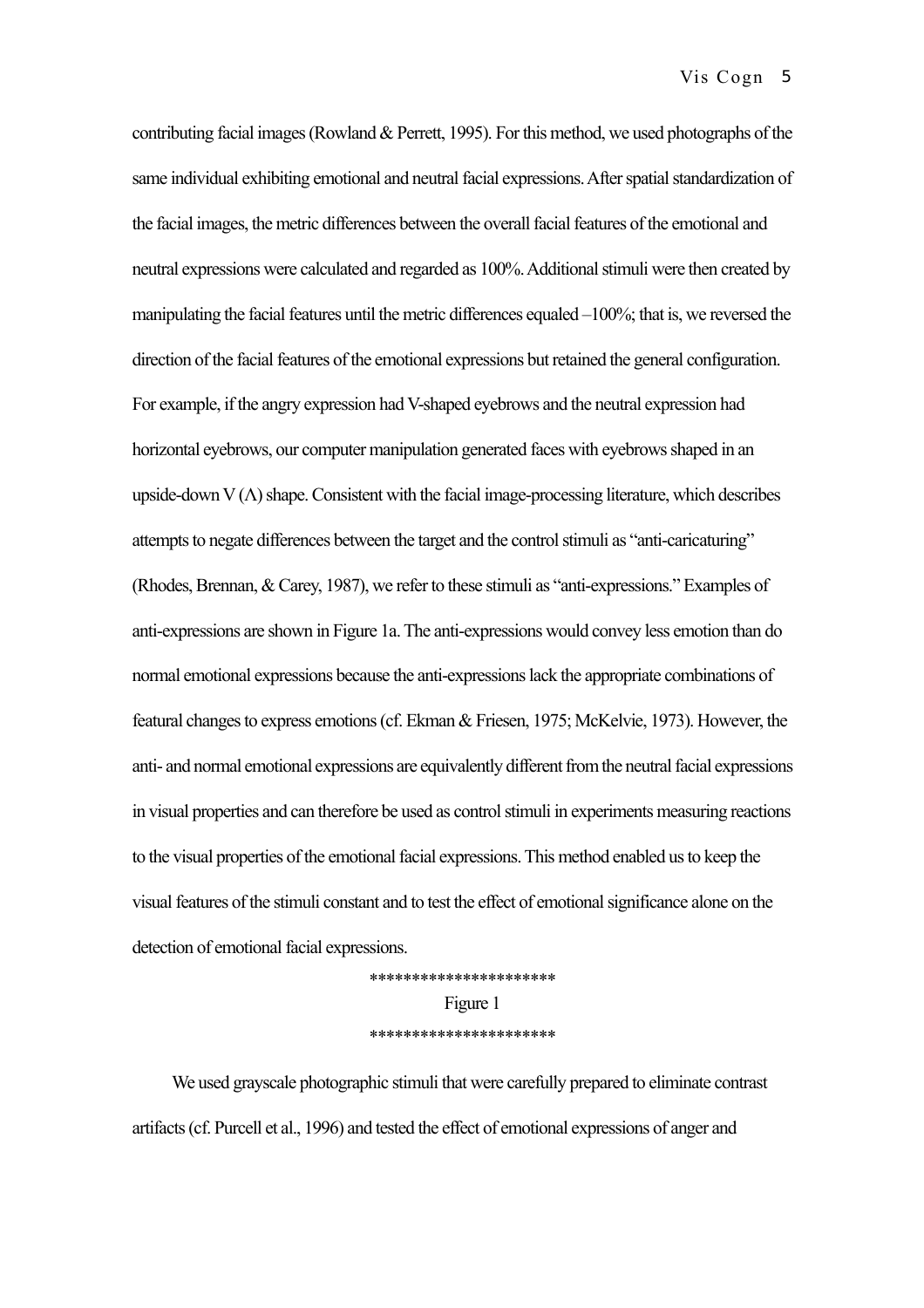happiness. Crowds of neutral face distractors, with or without a single target expression, were presented to participants. Participants were asked to determine whether all the stimuli were the same or not and to press a button to indicate their answer. On the basis of studies using line-drawings (e.g., Öhman, Lundqvist et al., 2001), we hypothesized that the detection of normal emotional facial expressions would be faster than that of anti-expressions.

Our secondary purpose involved comparing the time required for detection of angry versus happy target expressions. Some studies using photographic stimuli have reported more efficient detection of angry faces presented among neutral faces than of happy faces presented among neutral faces(Fox & Damjanovic, 2006; Gilboa-Schechtman et al., 1999; Lamy et al., 2008), although others have reported negative findings (Byrne & Eysenck, 1995; Juth, Lundqvist, Karlsson,  $\&$ Öhman, 2005; Williams et al., 2005). Several studies using schematic stimuli have found superior detection of angry expressions compared to happy expressions (e.g., Öhman, Lundqvist et al., 2001; for a review, see Horstmann, 2007). It is widely assumed that superior detection of angry faces rests on their greater emotional significance as compared to happy expressions (e.g., Öhman, Lundqvist et al., 2001). On the basis of these data, we expected that the detection of normal angry expressions would be faster than that of normal happy expressions. We also expected that differences in the detection of anti-angry and anti-happy expressions would not be evident because these would have little emotional impact.

## **Experiment 1**

We conducted experiments to test the detection of normal and anti-expressions of anger or happiness presented within crowds of neutral expressions. To ensure the robustness of the results, we presented the stimuli in a circular (Experiment 1a) and in a matrix (Experiment 1b) arrangement. We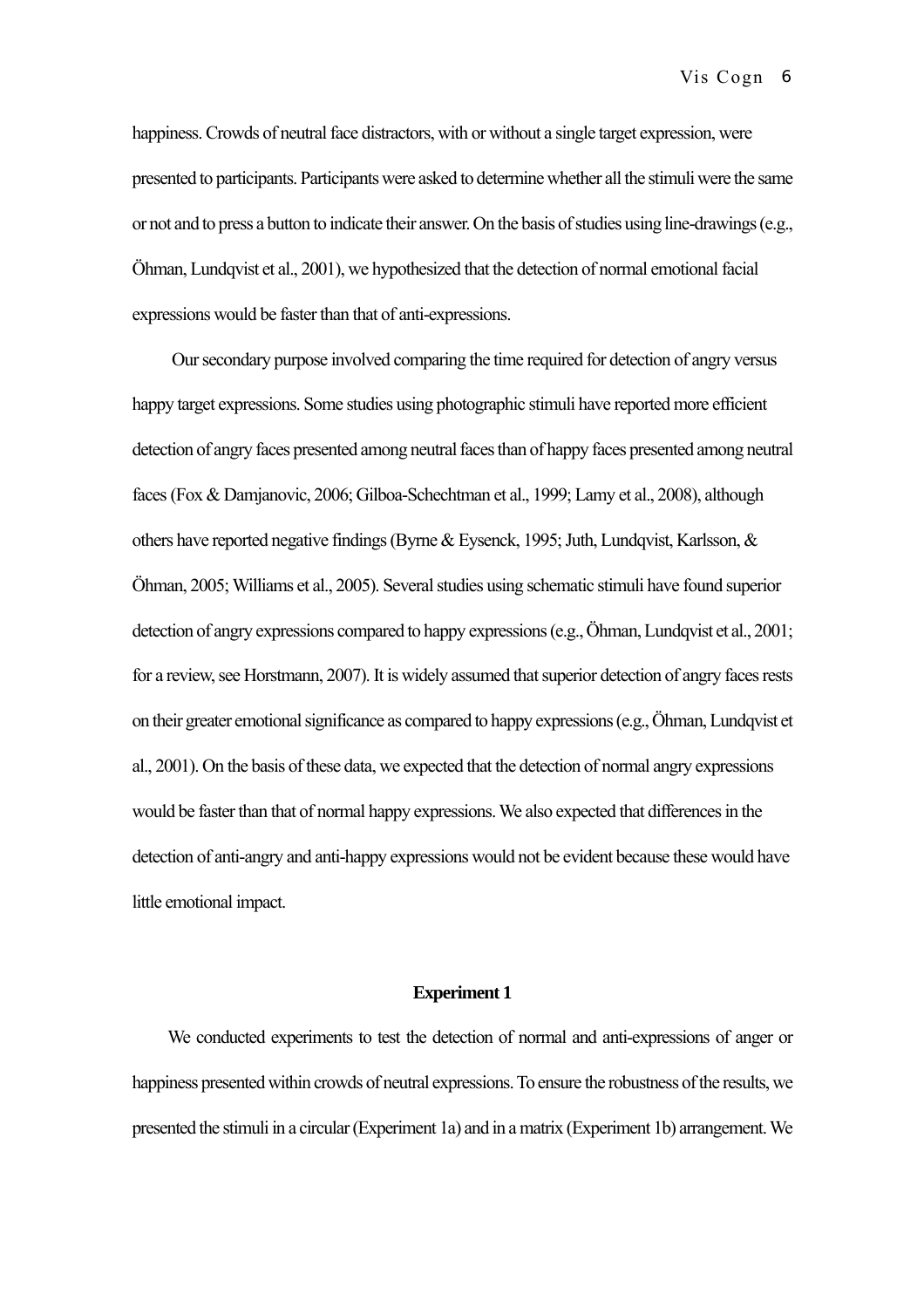predicted that that the RTs for detecting normal emotional facial expressions would be shorter than those for detecting anti-expressions. We also predicted the RTs for detecting angry expressions would be shorter than those for detecting happy expressions for normal, but not anti-, expressions. *Method* 

*Participants.* Seventeen volunteers participated in Experiment 1a (5 females and 12 males, mean age 20.3 years) and 17 others in Experiment 1b (10 females and 7 males, mean age 21.5 years). All participants were right-handed, and had normal or corrected-to-normal visual acuity.

*Experimental design.* The experiment was constructed as a within-participants three-factor design with stimulus type (normal or anti-expression), emotion (anger or happiness), and set size (2, 4, or 8 for Experiment 1a; 4, 9, or 16 for Experiment 1b) as factors.

*Stimuli.* The raw materials were grayscale photographs depicting angry, happy, and neutral expressions of a male (ij) and a female (c) model chosen from a standard set (Ekman  $\&$  Friesen, 1976). In the neutral expressions, the models' eyebrows were largely horizontal. Neither model was familiar to any of the participants.

Anti-expressions were produced by applying computer-morphing techniques (using a Linux computer) to these photographs (Mukaida et al., 2000). The coordinates of 79 facial feature points were identified manually and realigned based on the coordinates of the bilateral irises. Next, the differences between the feature points of the emotional (angry and happy) and neutral facial expressions were calculated. The positions of the feature points for the anti-expressions were then determined by moving each point by the same distance in the direction opposite from that in the emotional face. Minor color adjustments by a few pixels were performed using Photoshop 5.0 software (Adobe). Anti-expressions for anger and happiness were prepared for each model.

Using PhotoShop 5.0 software (Adobe), two types of adjustments were made for the stimuli.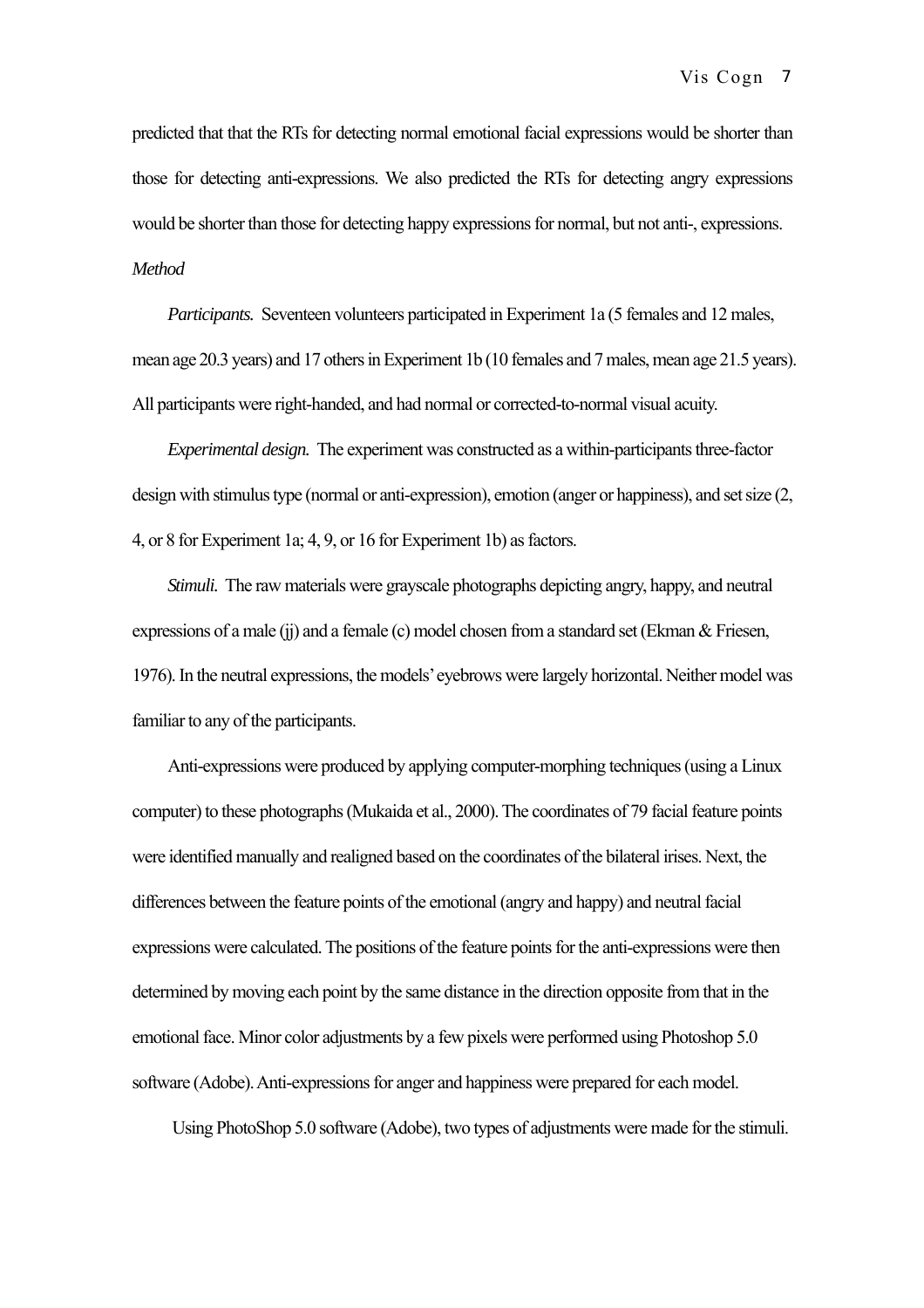First, the photographs were cropped into a circle, slightly inside the frame of the face, to eliminate the contours and hairstyles not relevant to the expression. Second, the photographs were prepared so that significant differences in contrast were eliminated, thereby removing possible identifying information. The size of the stimuli was 3.5 degrees vertically and 2.8 degrees horizontally. Figure 1 presents examples of the stimuli.

To ensure that the anti-expressions of anger and happiness were recognized as emotionally neutral, the normal expressions and anti-expressions were shown to 13 participants, none of whom took part in the subsequent experiment. These participants were asked to provide the best emotional description for each stimulus face. The most frequently selected category for the anti-expressions was "neutral" (19.9% and 19.2% for anti-angry and anti-happy expressions, respectively). The participants also evaluated the stimulus faces for the recognized emotion using valence and arousal (cf. Greenwald, Cook,  $&$  Lang, 1989) on a nine-point scale from -4 (negative; low arousal) to  $+4$ (positive; high arousal). The results showed that the anti-expressions of anger and happiness were rated as emotionally neutral with regard to both valence (mean  $\pm SD = 0.7 \pm 0.3$  and  $-1.1 \pm 0.7$  for anti-angry and anti-happy expressions, respectively) and arousal (mean  $\pm SD = 0.0 \pm 0.5$  and  $0.4 \pm 0.5$ 1.1 for anti-angry and anti-happy expressions, respectively). The analyses for the arousal ratings, reflecting the intensity of either positive or negative emotions (Lang, Bradley, & Cuthbert, 1998), showed that the anti-expressions for both anger and happiness were rated as less emotionally arousing than the normal expressions (paired *t*-tests, *p*s < .05). There were no significant differences in the arousal ratings of the anti-expressions and those of the neutral expressions (paired *t*-tests, *p*s  $> .1$ ).

The normal and anti-expressions of angry and happy faces were used as target stimuli. The neutral facial expressions were used as distractor stimuli.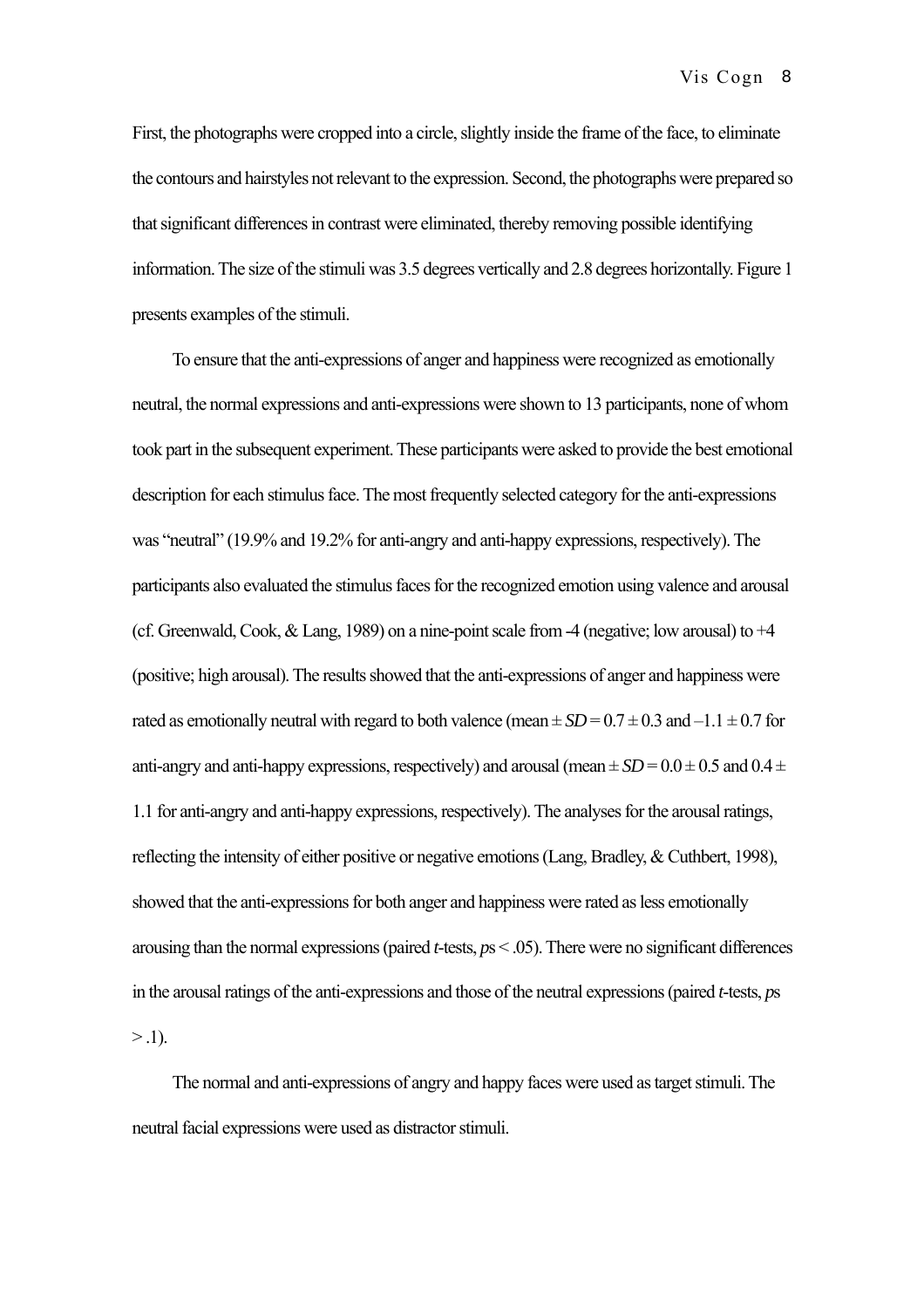In Experiment 1a, the stimuli were arranged on a panel, equidistant from the center, on top of the circumference of a circle (Figure 1). Stimuli were presented in sets of two, four, and eight. When the target stimuli were not presented, only the neutral faces appeared in the sets. When the target stimuli were presented, one photograph from the set was replaced with a photograph depicting the target stimulus; the rest of the photographs were of neutral faces only. The presented stimulus display measured 17.7 degrees vertically and 17.7 degrees horizontally at maximum size.

In Experiment 1b, the stimuli were presented on a panel in  $2 \times 2$ ,  $3 \times 3$ , and  $4 \times 4$  sets. In the 2  $\times$  2 set, the target stimulus appeared in any of the four positions. In the 3  $\times$  3 set, it appeared in any of eight positions excluding the center point. In the  $4 \times 4$  set, it appeared in one of eight randomly chosen positions (16 positions total for the two models). The stimulus display size was 7.1 degrees for the vertical and horizontal components in the  $2 \times 2$  set, 10.6 degrees in the  $3 \times 3$  set, and 14.1 degrees in the  $4 \times 4$  set.

*Apparatus.* The events were controlled by SuperLab Pro 2.0 (Cedrus), implemented on a Windows computer (MA55J, NEC). The stimuli were presented on a 19-inch CRT flat monitor (GDM-F400, Sony) with a refresh rate of 100-Hz and resolution of  $1024 \times 768$  pixels. The participants' responses were recorded using a response box (RB-400, Cedrus).

.*Procedure.* The experiment was conducted in a soundproofed room. The participants sat in chairs, with their foreheads and chins lightly fixed into steady positions. The monitor was placed 57.8 cm from participants' eyes. During the target stimulus condition, photographs with the target face were presented during each of the eight stimulus displays. During the no-target stimulus condition, the display was also shown eight times. The total number of trials was 384 or 8 (repetition display)  $\times$  2 (model)  $\times$  4 (expression)  $\times$  3 (set size)  $\times$  2 (yes or no target stimulus). The stimuli were displayed in random order. At the beginning of the experiment, participants received 36 practice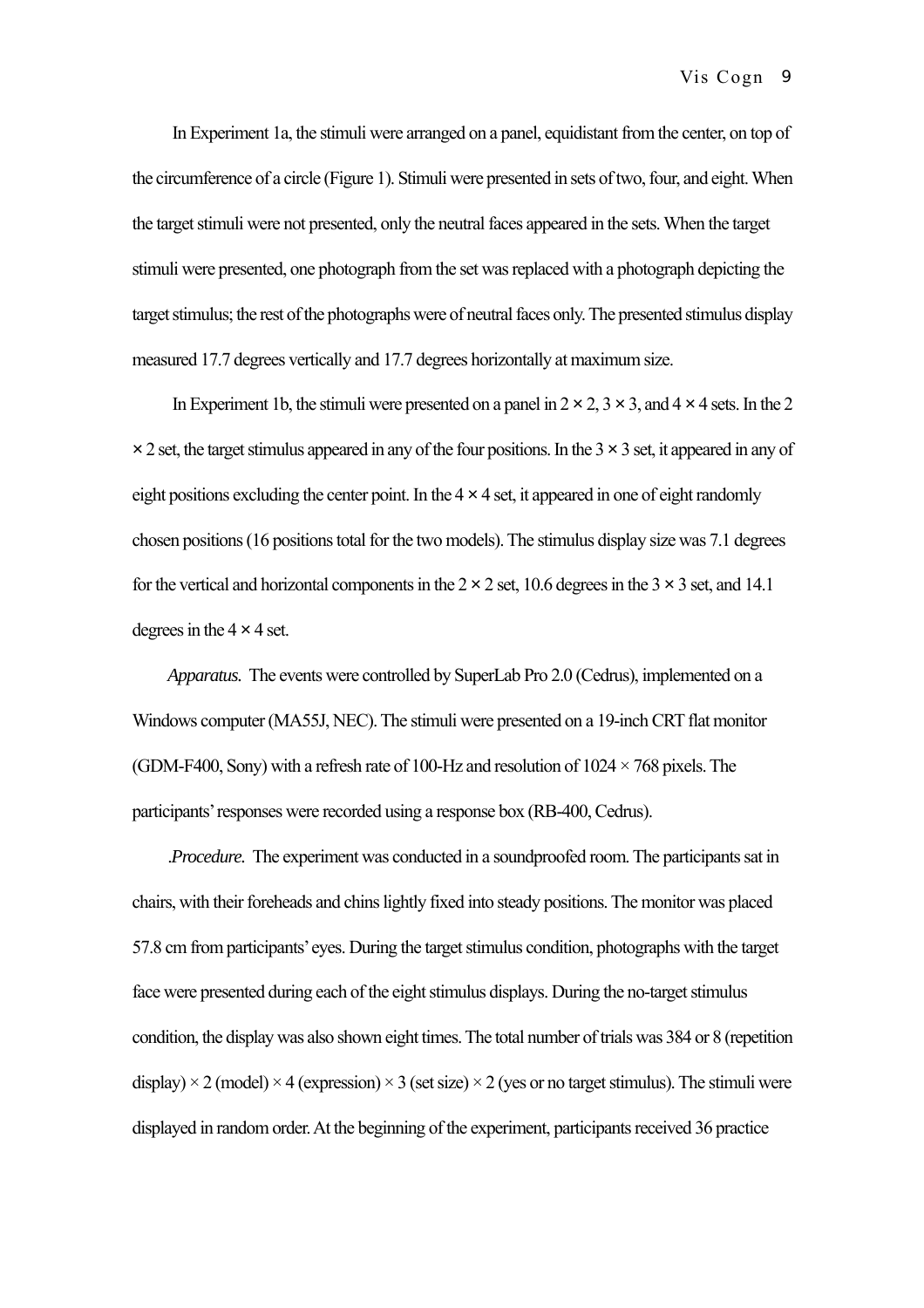trials. A break was inserted after every 48 trials.

Each trial proceeded as follows. First, a black plus sign was displayed in the center of the monitor for 500 ms to signal that the trial was beginning. Then, the display panel was shown until each participant completed all the questions. Participants were asked whether or not the photographs on the display panel were all the same. Answers were provided by pushing the appropriate button on a response box. The position of the response buttons was counterbalanced across participants, and participants were instructed to answer as quickly and correctly as possible.

*Data analysis.* Separate analysis was conducted for each experiment. The mean RT of correct responses was calculated for each experimental condition, excluding measurements beyond the total mean  $\pm$  3 *SD* as artifacts. To satisfy normality assumptions for the subsequent analyses, the data were subjected to a log transformation. The log-transformed RT was analyzed using a 2 (stimulus type)  $\times$  2 (emotion)  $\times$  3 (set size) repeated-measures analysis of variance (ANOVA). For significant interactions, follow-up analyses for simple main effects or simple-simple main effects were conducted (cf. Kirk, 1995). When higher-order interactions were significant, the main effects and lower-order interactions were not subjected to interpretation because of their problematic properties (cf. Tabachnick & Fidell, 2001). Preliminary analyses showed that both stimulus models (jj and c) showed similar effects in regard to stimulus type and emotion; accordingly, the factor of model was omitted in the following analyses. Preliminary analyses were also conducted for errors. The error rates were small (< 2%) and there was no evidence of a speed-accuracy trade-off phenomenon. Hence, we report only the RT results.

*Results* 

*Experiment 1a.* Figure 2 (upper) shows the results for RT. The ANOVA for the log-transformed RTs revealed a significant two-way interaction of stimulus type  $\times$  emotion,  $F(1,16)$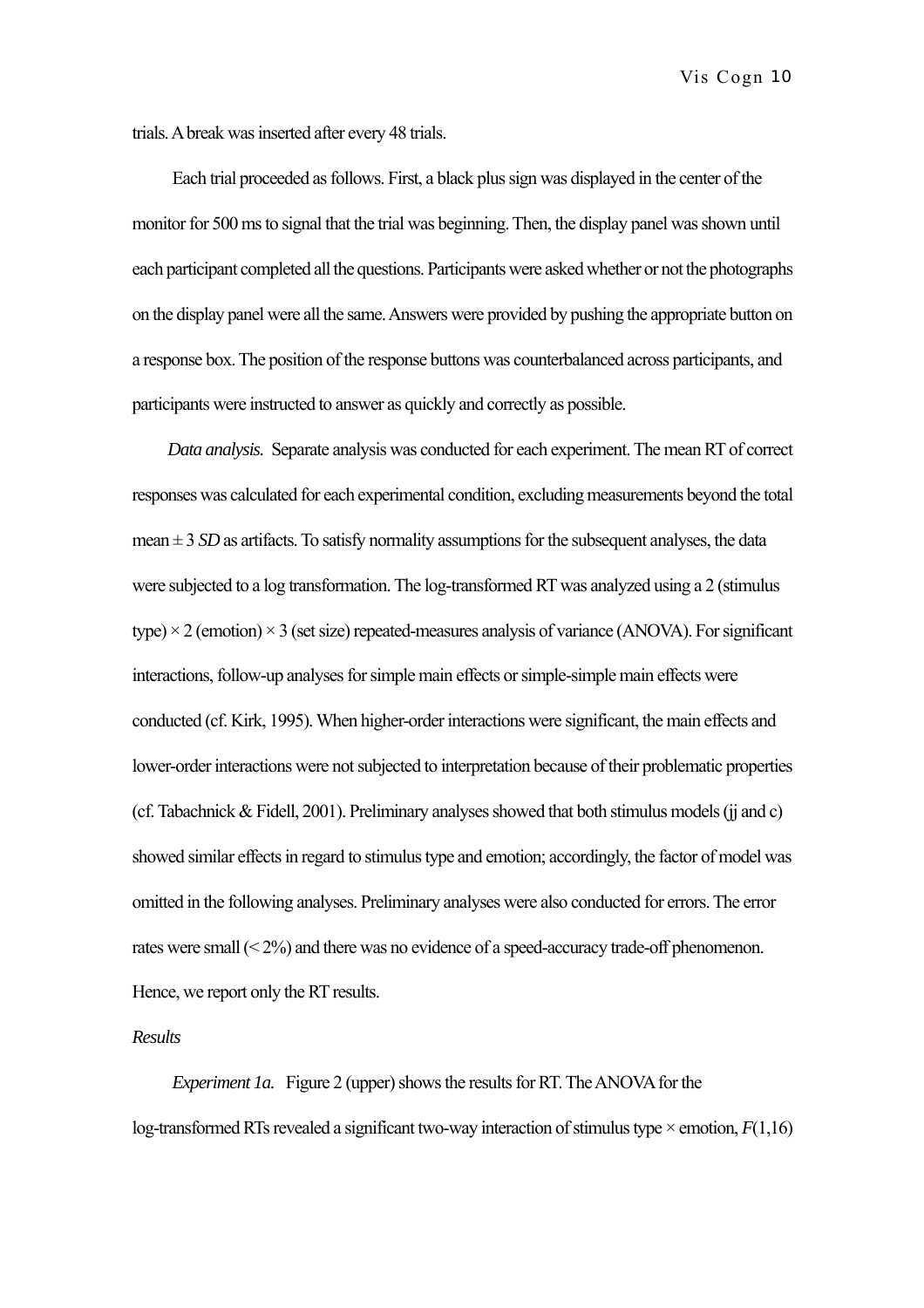$= 8.87, p < .01$ . The main effects of stimulus type, emotion, and set size were also significant, *F*s(1,16) = 39.26 and 7.75, and *F*(2,32) = 163.66, respectively, *p*s < .001. Other interactions did not reach significance, *F*s(2,32) < 0.62, *p*s > .1.

# \*\*\*\*\*\*\*\*\*\*\*\*\*\*\*\*\*\*\*\*\*\* Figure 2 \*\*\*\*\*\*\*\*\*\*\*\*\*\*\*\*\*\*\*\*\*\*

Follow-up analyses were conducted for the interaction of stimulus type  $\times$  emotion. The simple main effects of stimulus type, indicating shorter RTs for normal expressions than for anti-expressions, were significant for both anger and happiness, *F*s(1,32) > 14.89, *p*s < .005. The simple main effects of emotion, indicating shorter RTs for angry expressions than for happy expressions, were significant for both normal and anti-conditions,  $F_s(1,32) > 5.96$ ,  $p_s < .05$ .

*Experiment 1b.* Figure 2 (lower) shows the RT results. The ANOVA for the log-transformed RTs revealed that the highest three-way interaction of stimulus type  $\times$  emotion  $\times$  set size was significant,  $F(2,32) = 6.41$ ,  $p < .005$ . The main effects of stimulus type, emotion, and set size were also significant, *F*s(1,16) = 751.74 and 354.20, and *F*(2,32) = 41.73, respectively, *p*s < .001. The interactions of stimulus type  $\times$  emotion, stimulus type  $\times$  set size, and emotion  $\times$  set size were also significant,  $Fs(1,16) = 32.33$  and  $F(2,32) = 5.27$  and 18.64, respectively,  $ps < .05$ .

Follow-up analyses were conducted for the three-way interaction. The simple-simple main effects of stimulus type, indicating shorter RTs for normal expressions than for anti-expressions, were significant for all conditions,  $Fs(1,96) > 48.89$ ,  $ps < .001$ . The simple-simple main effects of emotion, indicating shorter RTs for anger than for happiness, were also significant for all conditions,  $Fs(1,96) > 10.27, ps < .005.$ 

## *Discussion*

The results of preliminary ratings showed that the anti-expressions of anger and happiness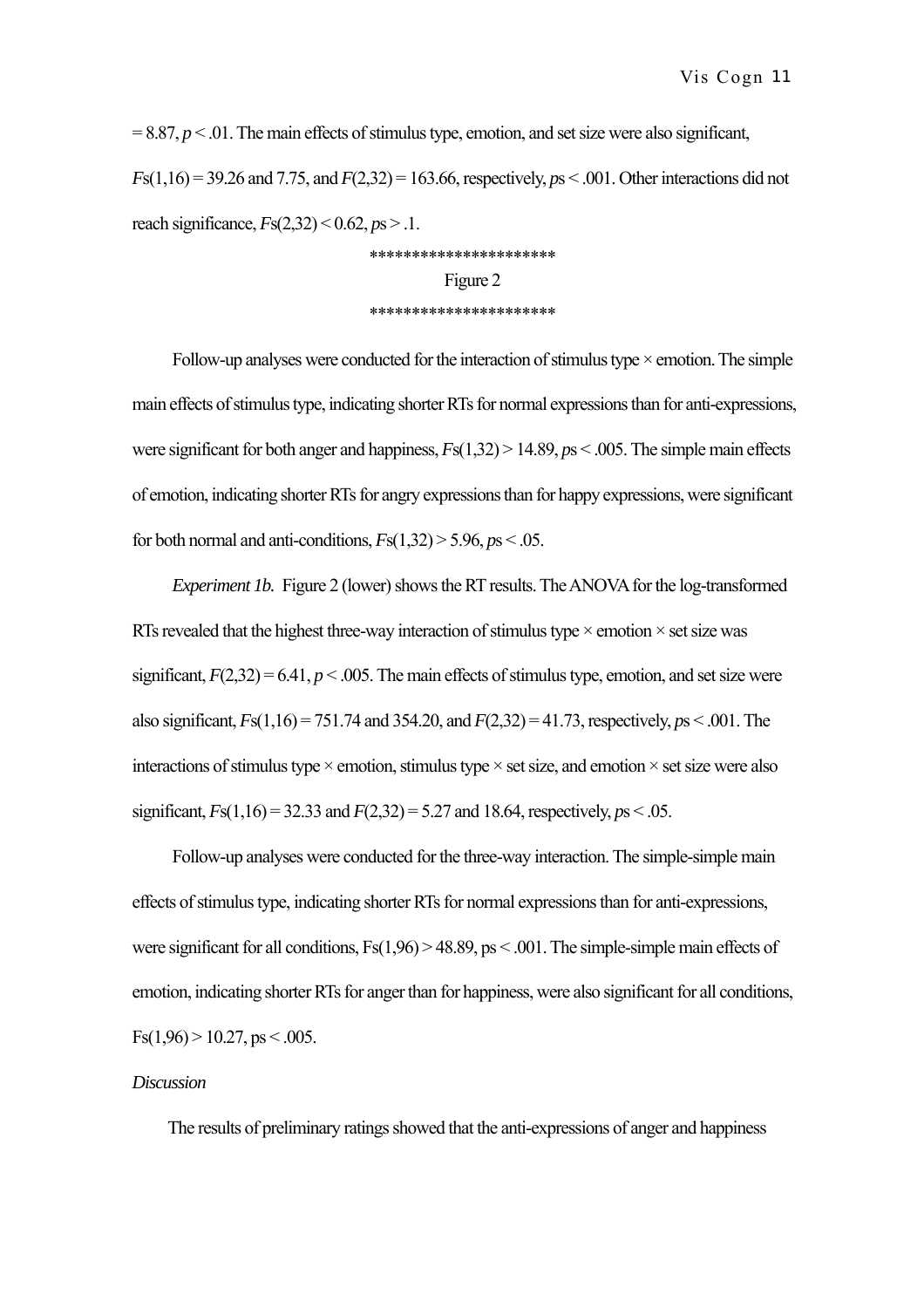were categorized as "neutral" and were recognized as emotionally less arousing than the normal expressions. These results are consistent with those of a previous study that investigated the effect of varying the facial parts of schematic faces on emotion recognition (McKelvie, 1973). That study reported that the face with Λ-shaped brows and up-turned mouth, and the face with horizontal brows and down-turned mouth, analogous to the anti-expressions of anger and happiness, respectively, were not consistently classified according to category of expression.

The results pertaining to RTs consistently showed that the normal angry and happy expressions were detected faster than were the respective anti-expressions. These results are congruent with those of previous studies indicating efficient detection of photographs depicting emotional facial expressions (e.g., Gilboa-Schechtman et al., 1999). However, it has been unclear whether such efficient detection of emotional facial expressions was caused by the visual characteristics or the emotional significance of the emotional stimuli. Our results clearly showed that detection of an emotional expression was superior even when the effects of stimulus visual characteristics were controlled. The present results support our hypothesis that the priority of emotional expression detection is not based on visual characteristics but instead involves the processing of emotions.

The RTs for detecting a normal angry face were shorter than for detecting a normal happy face. This is consistent with the results of some previous studies (e.g., Gilboa-Schechtman et al., 1999). Contrary to our prediction, the similar superiority for anger over happiness was also revealed for anti-expressions. This result may suggest differences between the emotional significance of anti-angry and anti-happy expressions. This issue was examined in Experiment 2.

## **Experiment 2**

In Experiment 2, we added a condition in which a neutral expression, presented in a crowd of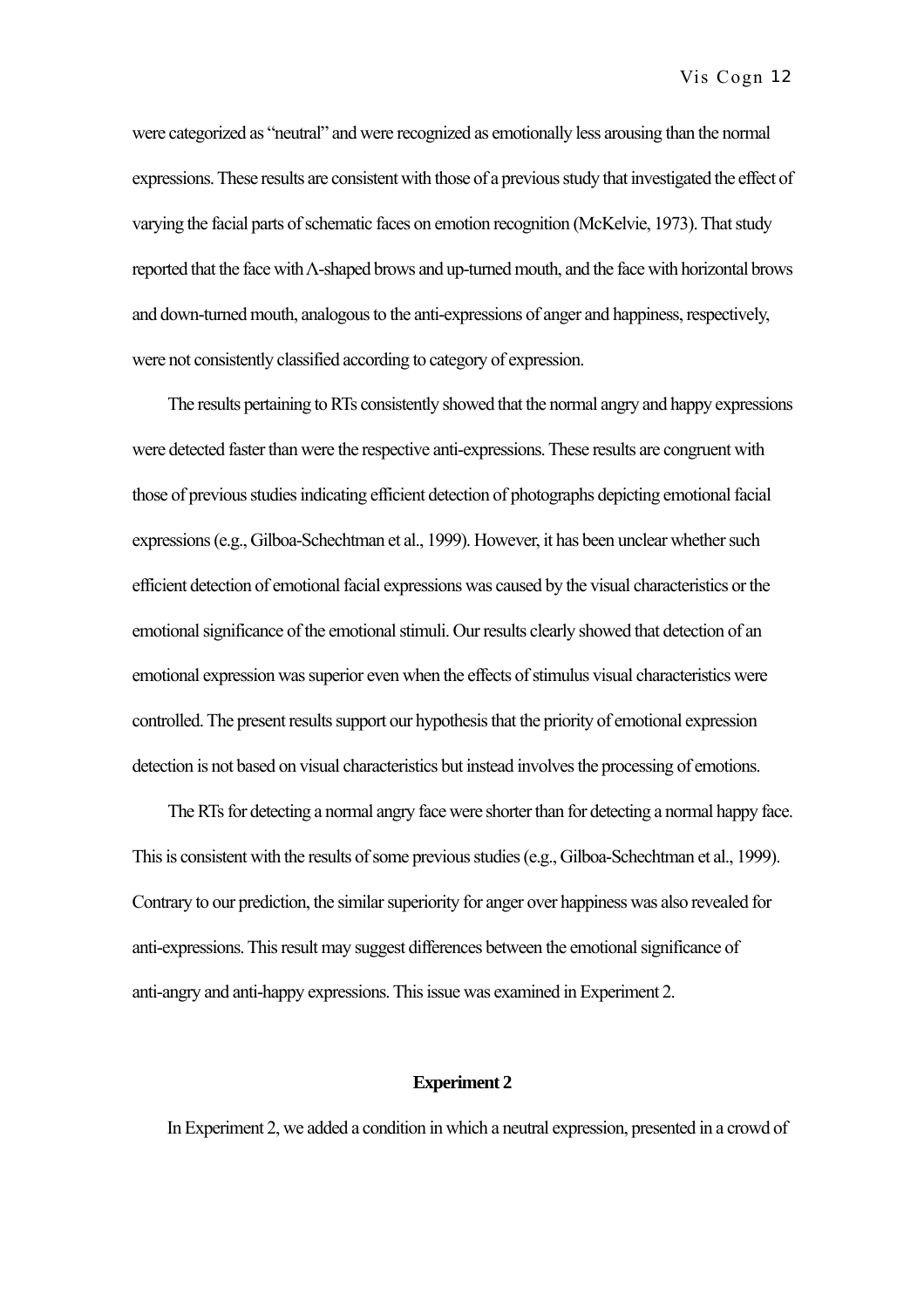normal and anti-expressions, was the target in order to provide additional support for the efficient detection of emotional facial expressions. Some previous studies using photographic stimuli have reported that the RTs for detecting an emotional expression among a crowd of neutral faces were shorter than those for detecting a neutral expression among a crowd of emotional expressions (Gilboa-Schechtman et al., 1999; Lamy et al., 2008; Williams et al., 2005). This search asymmetry design represents a typical research strategy for demonstrating efficient detection in visual search (cf. Horstmann et al., 2006). We compared the detection advantages of normal and anti-expressions over neutral expressions. We predicted that the RTs for detecting a normal, but not an anti-, expression among a crowd of neutral faces would be shorter than those for the reverse condition.

In addition, we analyzed the relationship between the RTs and the ratings given to the emotional experiences of the stimuli in order to test the hypothesis that the emotional significance of stimuli affected the detection of facial expressions. After the visual search experiment, the participants rated their emotional experiences in response to the stimuli using dimensional ratings of valence and arousal (cf. Greenwald et al., 1989). The most prevalent interpretation of these dimensions proposes that valence represents the qualitative component whereas arousal reflects the intensity of either positive or negative emotions (Lang et al., 1998); hence, the arousal ratings would correspond to the emotional significance that perceivers attach to the stimuli. We also tested the relationship between the detection performance and the familiarity ratings for the stimuli because a previous study had found that familiarity could affect detection of faces in a visual search (Tong & Nakayama, 1999). We predicted a negative relationship between RT performance and emotional arousal, but not familiarity.

## *Method*

*Participants.* Seventeen volunteers (11 females and 6 males, mean age 20.9 years) participated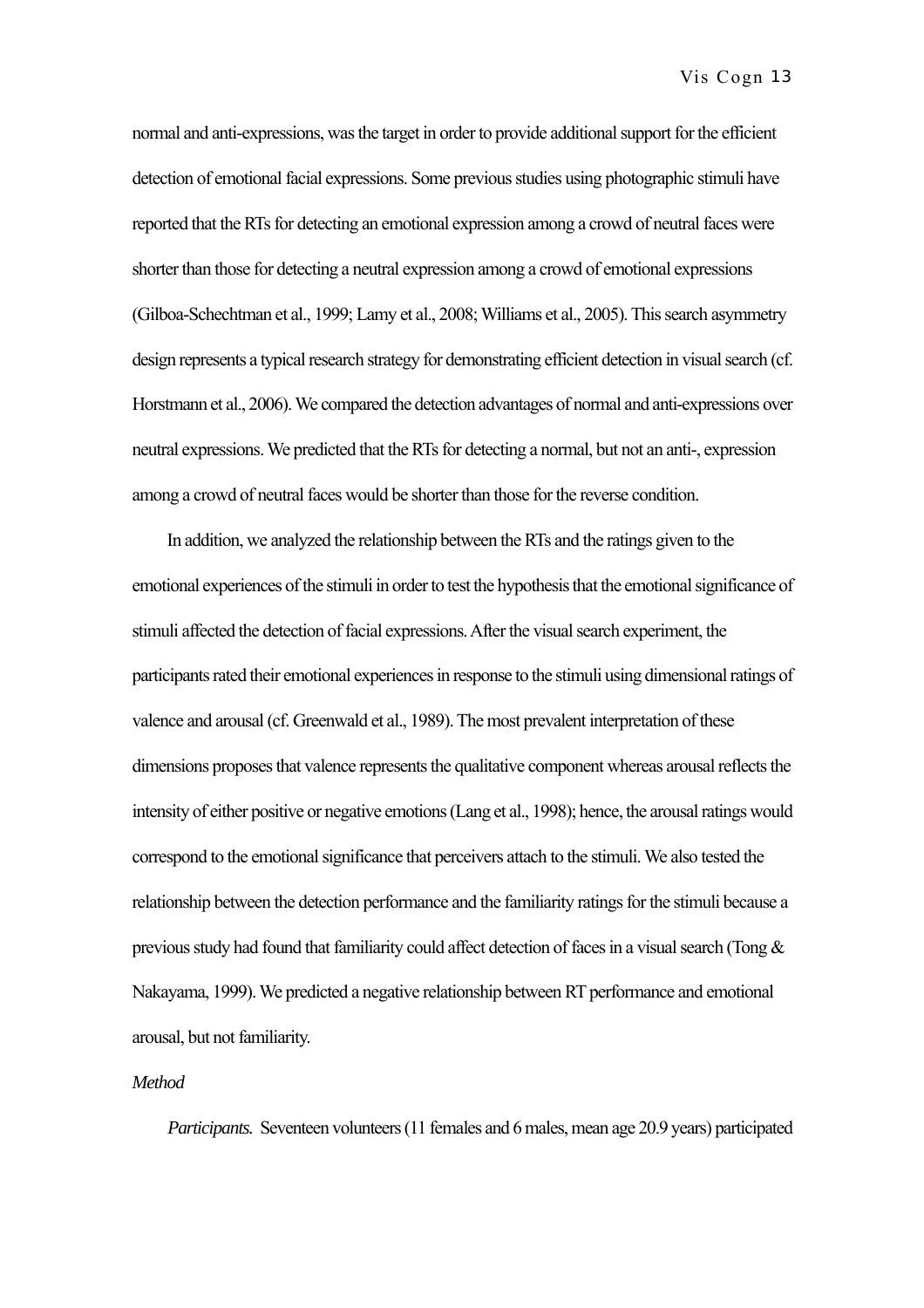in this experiment. All participants were right-handed, and had normal or corrected-to-normal visual acuity.

*Experimental design.* The experiment was constructed as a within-participants three-factor design with stimulus type (normal or anti-), emotion (anger or happiness), and crowd-target relationship (neutral crowd or neutral target) as factors. We used a single set-size condition to simplify the experimental design.

*Stimuli.* Individual stimuli were the same as those used in Experiment 1. The stimuli were presented in sets of four.

*Apparatus.* We used the same apparatus as in Experiment 1.

*Procedure.* We used the same procedures as those used in Experiment 1 with the exception of two modifications. First, the total number of trials was 256. Second, participants evaluated the stimuli. After the visual search experiment, the individual stimuli were presented to the participants again. They evaluated each stimulus in terms of emotion experienced (i.e., the strength of the emotion that participants felt when perceiving the expression of the model) by rating emotional valence and arousal on a nine-point scale from  $-4$  (negative; low arousal) to  $+4$  (positive; high arousal). They also evaluated familiarity (i.e., frequency of seeing facial expressions in daily life such as those depicted by the stimulus) using a 9-point scale ranging from "not at all" to "very frequently." We presented the two types of evaluation in blocks, counterbalancing order across participants. The order of stimulus presentation was randomized in each block.

*Data analysis.* The log-transformed RTs were calculated as in Experiment 1. The log-transformed RTs were analyzed using a 2 (stimulus type)  $\times$  2 (emotion)  $\times$  2 (crowd-target relationship) repeated-measures ANOVA. Preliminary analyses showed similar effects for stimulus type and emotion in both models, and hence we collapsed the factor of model. Preliminary analyses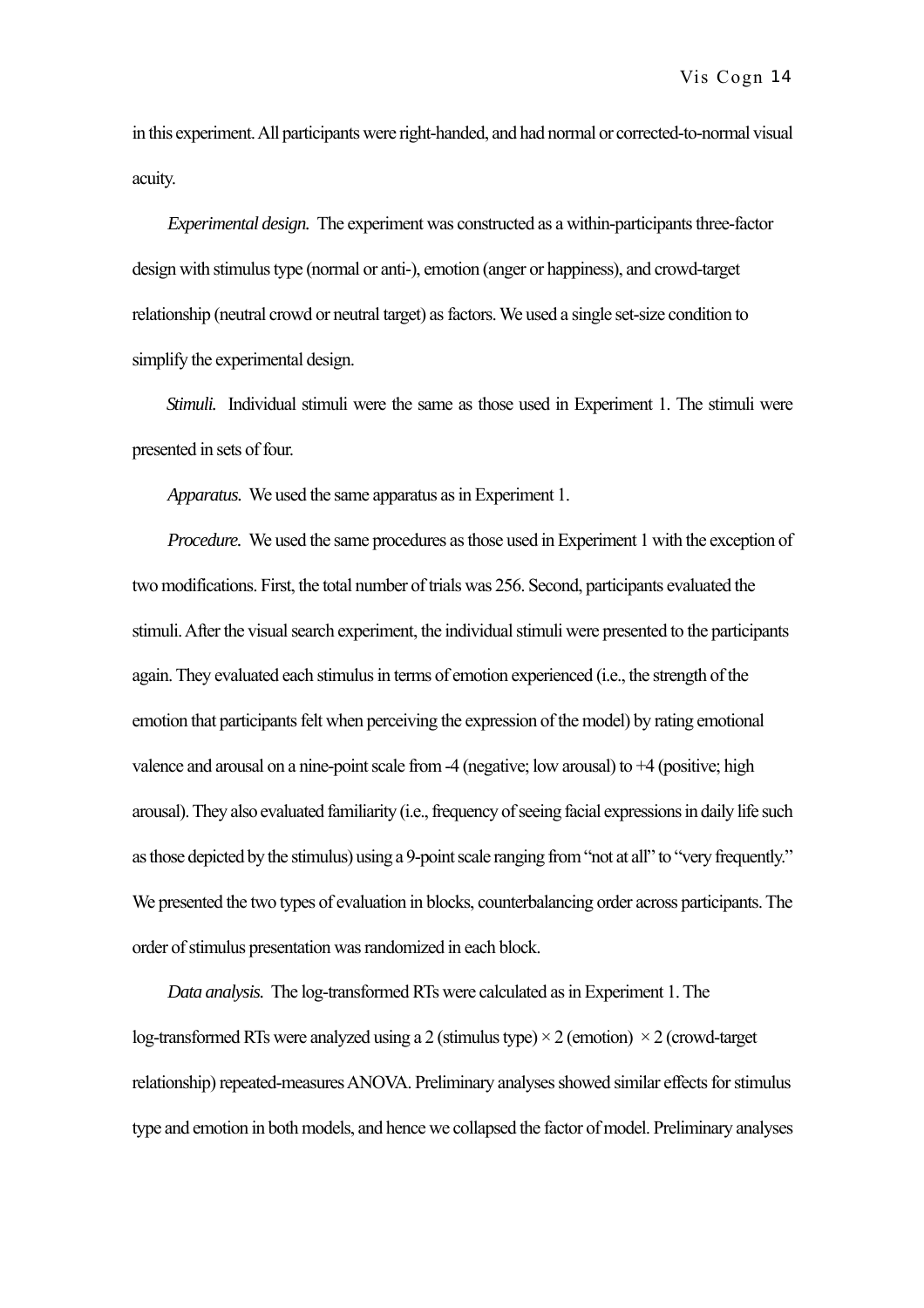for errors showed small error rates (< 9%) and no evidence of a speed-accuracy trade-off phenomenon; hence we reported only the RT results.

The ratings of valence, arousal, and familiarity were analyzed using 2 (stimulus type)  $\times$  2 (emotion) repeated-measures ANOVAs.

To analyze the relationship between RTs and ratings, we performed a multiple regression analysis using the log-transformed RTs in the neutral crowd condition as the dependent measure. The independent measures were the ratings of valence, arousal, and familiarity, and the nuisance variables for participants (cf. Tabachnick & Fidell, 2001). The assumption of global sphericity was confirmed (Mauchly's test, *p* > .1). We analyzed the coefficients of the ratings using *t*-tests (one-tailed). We calculated the adjusted log-transformed RTs by removing the effects of other independent variables to plot the relationship between the log-transformed RTs and the arousal ratings.

## *Results*

*RT.* Figure 3 shows the RT results. The three-way ANOVA for log-transformed RTs revealed significant two-way interactions of stimulus type  $\times$  emotion and of stimulus type  $\times$  crowd-target relationship,  $F_s(1,16) = 6.15$  and 13.49, respectively,  $p_s < .05$ . The main effects of stimulus type, emotion, and crowd-target relationship were also significant, *F*s(1,16) = 24.26, 44.13 and 4.63, respectively,  $ps < .001$ . Other interactions did not reach significance,  $Fs(1,16) < 0.83$ ,  $ps > .1$ . \*\*\*\*\*\*\*\*\*\*\*\*\*\*\*\*\*\*\*\*\*\*

Figure 3 \*\*\*\*\*\*\*\*\*\*\*\*\*\*\*\*\*\*\*\*\*\*

Follow-up analyses for the interaction of stimulus type  $\times$  emotion revealed that the simple main effects of stimulus type, indicating shorter RTs for normal expressions than for anti-expressions, were significant for both anger (mean RTs: 1300.7 vs. 1575.3 ms) and happiness (mean RTs: 1530.2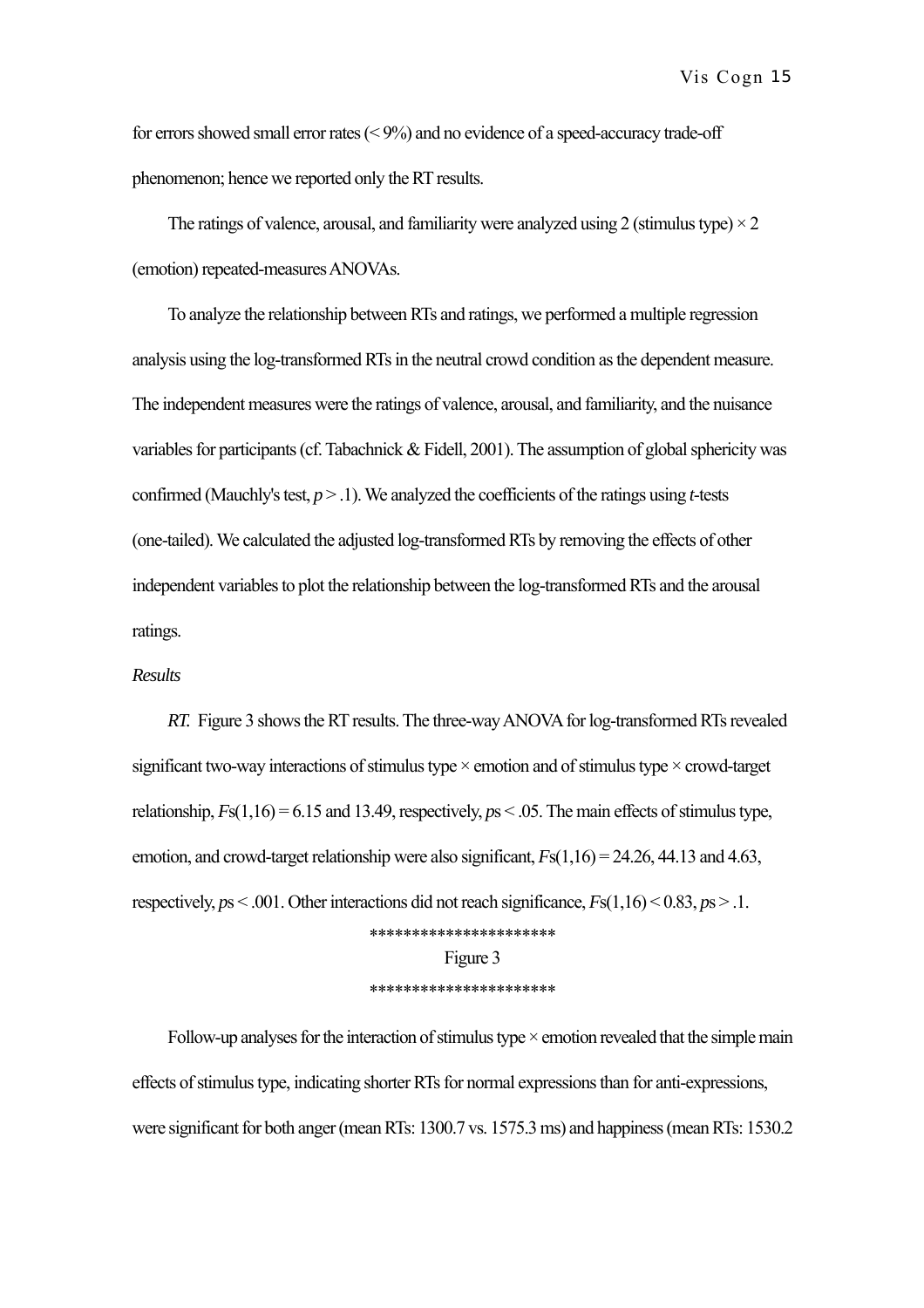vs. 1659.5 ms), *F*s(1,32) > 5.38, *p*s < .05. The simple main effects of emotion, indicating shorter RTs for angry expressions than for happy expressions, were significant for both normal and anti-expressions, *F*(1,32) > 7.12, *p*s < .05.

Follow-up analyses for the interaction of stimulus type  $\times$  crowd-target relationship revealed that the simple main effect of crowd-target relationship, indicating shorter RTs for neutral crowd conditions than for neutral target conditions, was significant for normal expressions (mean RTs: 1372.4 vs. 1458.5 ms), *F*(1,32) = 15.23, *p* < .001, but not for anti-expressions (mean RTs: 1620.9 vs.  $1613.9 \text{ ms}$ ,  $F(1,32) = 0.18$ ,  $p > 0.1$ .

*Rating.* The results of ratings are presented in Table 1. For the valence ratings, the results revealed a significant interaction,  $F(1,16) = 73.51$ ,  $p < .001$ . The main effect of emotion was also significant,  $F(1,16) = 12.46$ ,  $p < .001$ . The main effect of stimulus type was not significant,  $F(1,16) =$  $0.23, p > 0.1$ . Follow-up simple effect analyses for the interaction revealed that the simple main effects of stimulus type were significant for both anger and happiness, indicating more negative and more positive ratings, respectively, for normal angry and happy expressions than for anti-expressions, *F*s(1,32) > 35.35, *p*s < .001. The simple main effect of emotion, indicating more positive ratings for happiness than for anger, was significant only in regard to normal expressions,  $F(1,32) = 98.37$ , *p*  $< 0.001$ .

> \*\*\*\*\*\*\*\*\*\*\*\*\*\*\*\*\*\*\*\*\*\* Table 1 \*\*\*\*\*\*\*\*\*\*\*\*\*\*\*\*\*\*\*\*\*\*

For the arousal ratings, the main effect of stimulus type, indicating higher arousal ratings for normal than for anti-expressions, was significant,  $F(1,16) = 10.15$ ,  $p < .01$ . The main effect of emotion, indicating higher arousal ratings for anger than for happiness, was also significant, *F*(1,16)  $= 13.52, p < .005$ . The interaction was not significant,  $F(1,16) = 2.43, p > .1$ .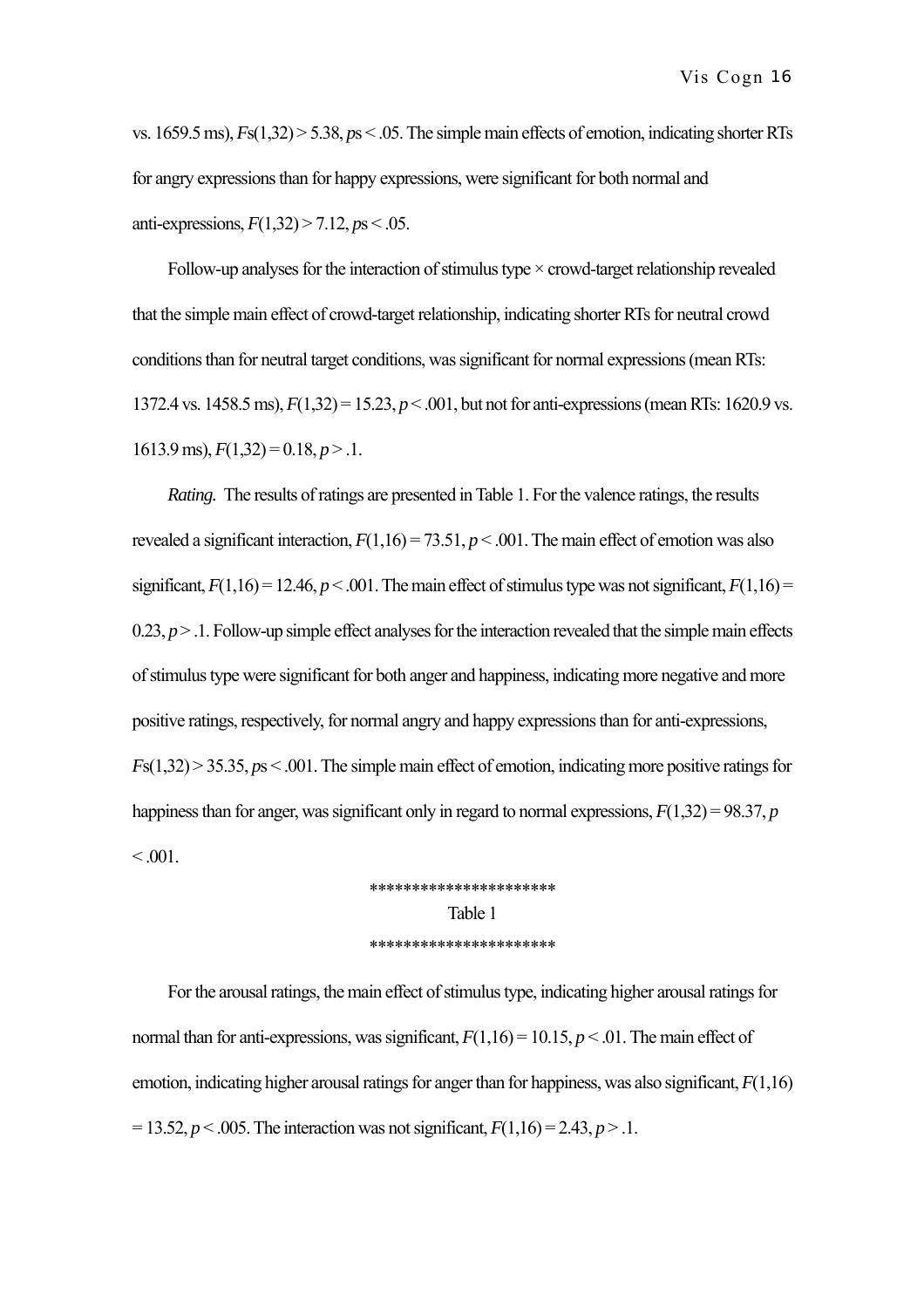For the familiarity ratings, an interaction,  $F(1,16) = 61.88$ ,  $p < .001$ , as well as a main effect for emotion,  $F(1,16) = 53.73$ ,  $p < .001$ , were significant. The main effect of stimulus type was not significant,  $F(1,16) = 2.36$ ,  $p > 1$ . Follow-up simple effect analyses for the interaction revealed that the simple main effect of stimulus type was significant for both anger and happiness, indicating less familiar ratings for normal angry expressions and more familiar ratings for normal happy expressions than for anti-expressions, *F*s(1,32) > 18.96, *p*s < .001. The simple main effect of emotion, indicating more familiar ratings for happiness than for anger, was significant only for normal expressions,  $F(1,32) = 115.59, p < .001$ .

*Relationship between RTs and ratings.* A multiple regression analysis with the log-transformed RTs in the neutral crowd condition as the dependent variable and the ratings as the independent variables showed that the coefficient of arousal was negative and significantly different from zero (standardized coefficient =  $-0.21$ ;  $t(48) = 2.02$ ,  $p < .01$ ; Figure 4). The coefficients of valence and familiarity were not significantly different from zero (standardized coefficients  $= 0.07$  and 0.07, respectively; *t*s(48) < 0.65, *p*s > .1).

> \*\*\*\*\*\*\*\*\*\*\*\*\*\*\*\*\*\*\*\*\*\* Figure 4 \*\*\*\*\*\*\*\*\*\*\*\*\*\*\*\*\*\*\*\*\*\*

## *Discussion*

In general, the RT results replicated those of Experiment 1. The normal expressions were detected faster than the anti-expressions. The RTs for detecting a normal and anti-angry face were shorter than those for detecting a normal and anti-happy face. These results suggest the robustness of the phenomena observed in Experiment 1.

The comparisons between neutral target and neutral crowd conditions showed that the detection of normal angry and happy expressions among a crowd of neutral faces was faster than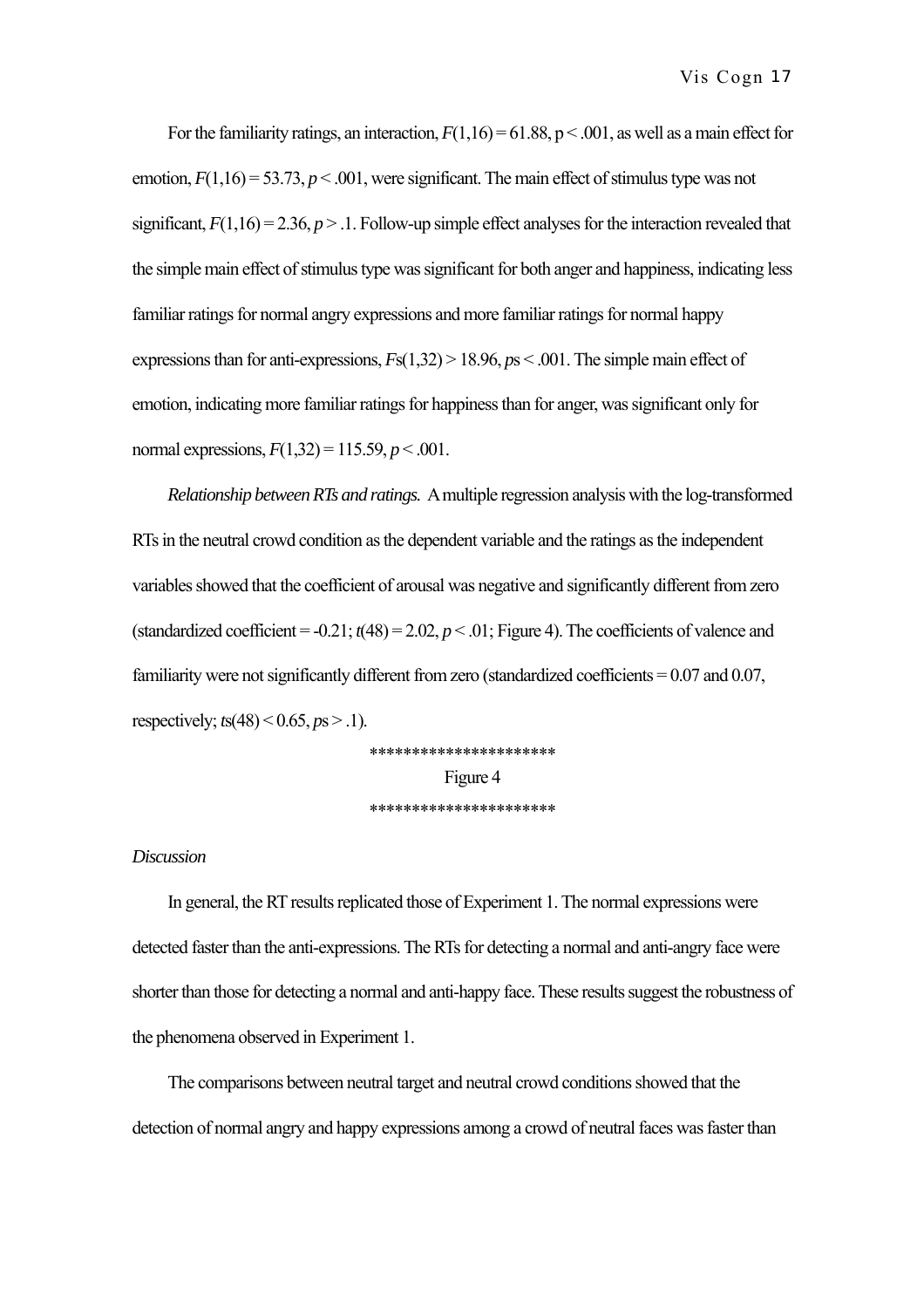that for the reverse condition. These results are consistent with the previous findings (e.g., Gilboa-Schechtman et al., 1999) and further support the efficient detection of emotional facial expressions. By contrast, the search asymmetry between anti-expressions and neutral expressions was not evident. These results suggest that the visual features of the stimuli do not induce the efficient detection of emotional expressions.

The results of ratings for normal expressions are consistent with those reported in previous studies. The emotional ratings showed that participants experienced highly negative and highly arousing emotions for normal angry expressions, and highly positive and mildly arousing emotions for normal happy expressions. These results are consistent with those of a previous research (Johnsen, Thayer, & Hugdahl, 1995). The familiarity ratings showed that normal happy expressions were more familiar than normal angry expressions. This is consistent with a previous report (Bond & Siddle, 1996).

The ratings for anti-expressions were largely consistent with our expectations. The familiarity ratings showed that participants experienced medium familiarity with anti-expressions, indicating that anti-expressions depicted ordinary facial changes. The emotional ratings revealed that participants experienced less valenced and less arousing emotions in response to anti-expressions than to normal expressions. These results are consistent with the recognition data obtained in Experiment 1 insofar as anti-expressions were labeled as neutral expressions. An unexpected finding was that there were differences between the arousal ratings for anti-angry and anti-happy expressions.

Interestingly, the arousal ratings corresponded to the RT results across experiments. The arousal ratings were higher for normal than for anti-expressions, and for angry than for happy expressions. Similarly, the RTs reflected faster detection of normal than anti-expressions, and of angry than happy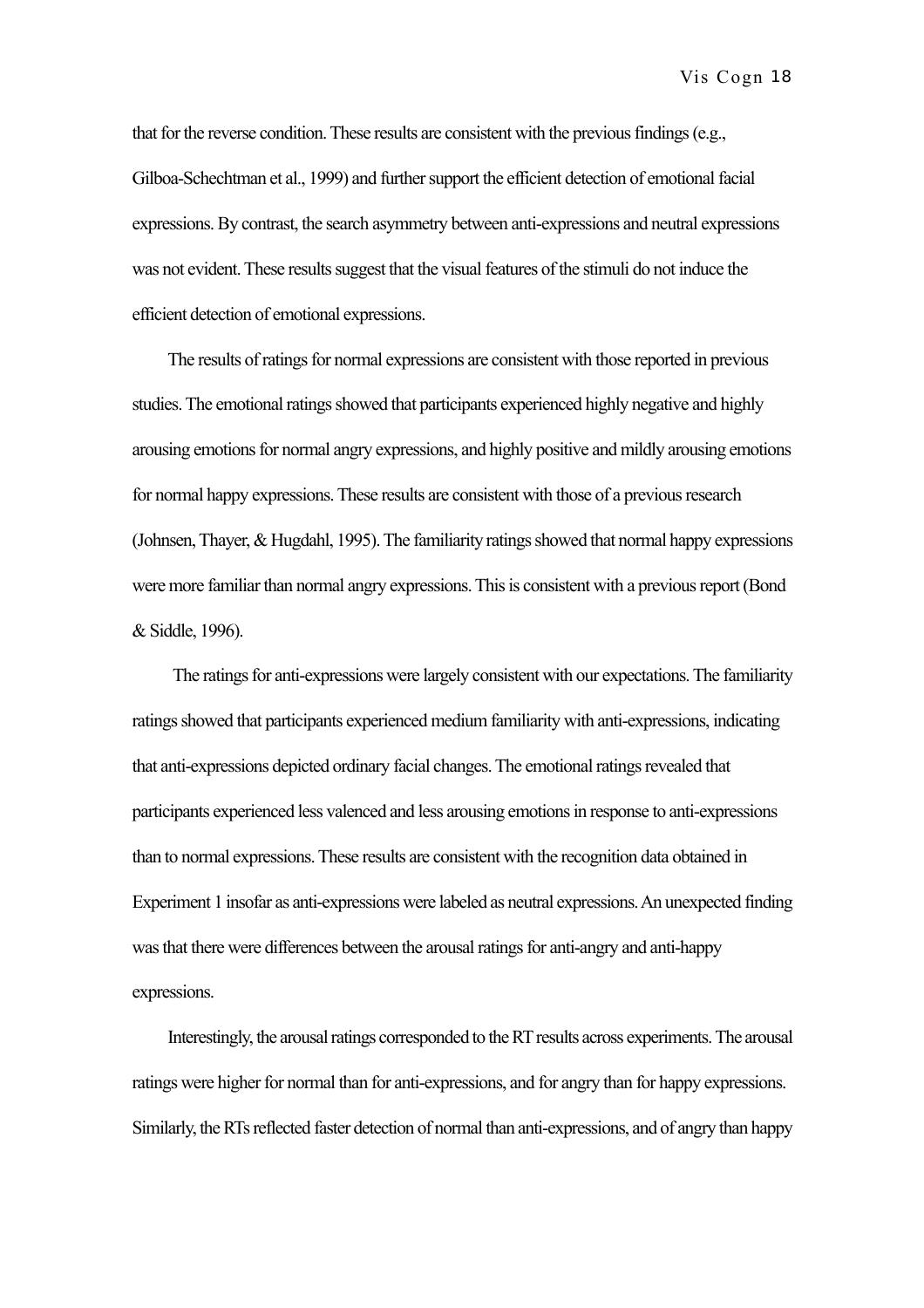expressions.

Furthermore, the regression analysis revealed a negative relationship between RTs and emotional arousal ratings. It has been proposed that the arousal ratings reflect the intensity dimension of emotions (Lang et al., 1998). Therefore, our data revealed that the facial stimuli with the potential to induce intense emotions in the perceivers were associated with efficient detection. The familiarity ratings were not related to the efficient detection of facial expressions. These data support the idea that the emotional facial expressions are detected efficiently because of their emotional significance.

#### **General Discussion**

Our primary purpose was to investigate whether the efficient detection of emotional facial expressions is attributable to visual characteristics or to emotional significance. Our results consistently showed that RTs for detecting normal expressions among neutral expression crowds were shorter than those for detecting anti-expressions. Because the normal and anti-expressions were equivalently different from the neutral expressions in visual properties, the efficient detection of normal expressions could not be attributable to their visual characteristics. These results are consistent with those of previous studies reporting efficient detection of photographs of emotional facial expressions (e.g., Gilboa-Schechtman et al., 1999). However, as in our Experiment 2, all previous studies have examined efficient detection of facial expressions depicted in photographs by comparing the detection of an emotional face target presented among distractors of neutral faces with the reverse condition (e.g., Gilboa-Schechtman et al., 1999). This type of comparison cannot dissociate the effects of emotional and visual factors, and might suffer from the confounding effect of distractors (cf. Eastwood, Smilek, & Merikle, 2001). Our results confirmed that the detection of emotional facial expressions among neutral face crowds was more efficient than that of control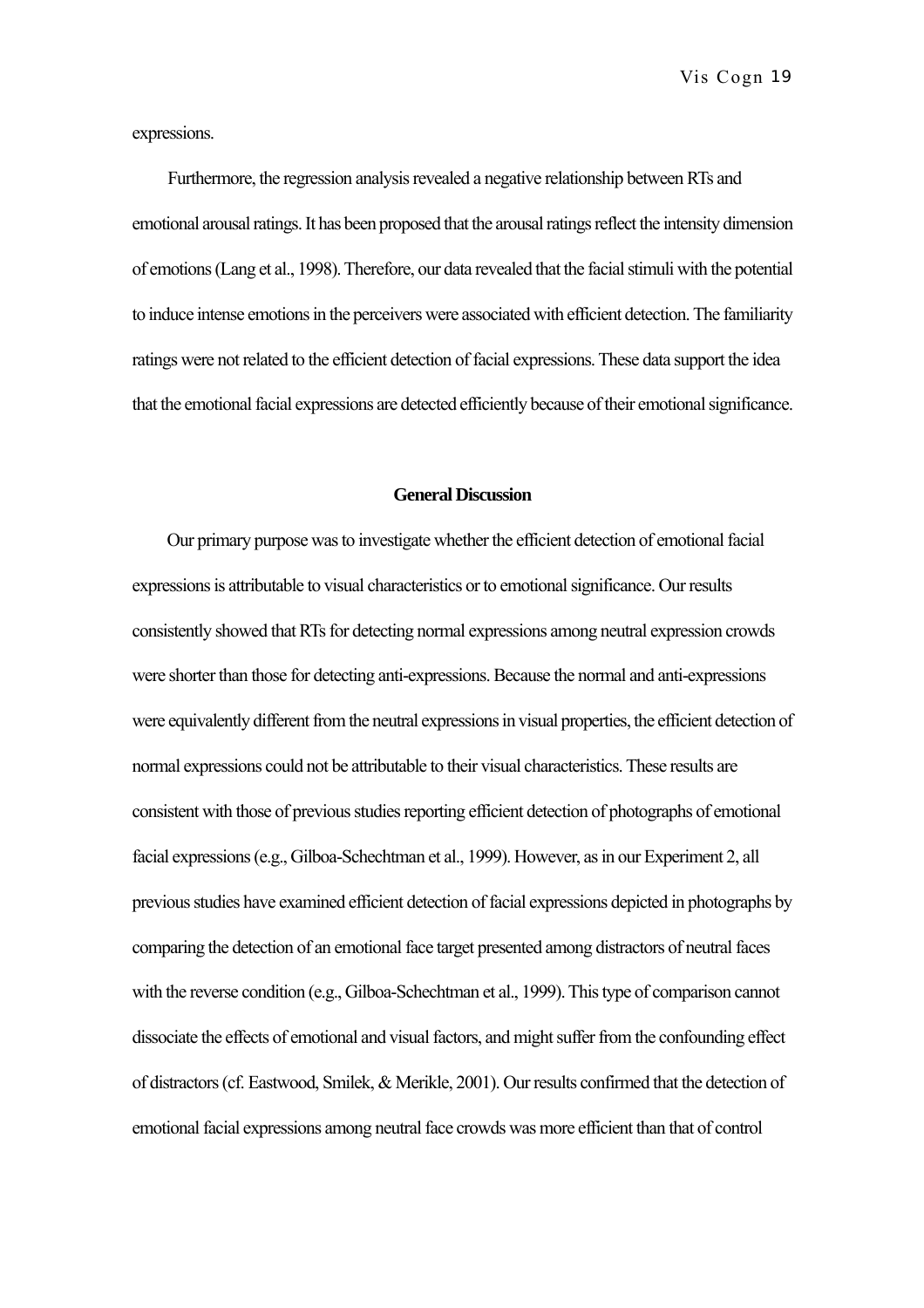stimuli in terms of visual properties. Furthermore, the results of Experiment 2 revealed a negative relationship between RTs and emotional arousal ratings. Taken together, these results indicate that the efficient detection of emotional expressions is attributable to the emotional significance of the stimuli, rather than to their visual characteristics.

Our results are consistent with those of previous studies using a visual search paradigm with non-facial stimuli (Blanchette, 2006; Öhman, Flykt, & Esteves, 2001; Tipples, Young, Quinlan, Broks, & Ellis, 2002; Waters, Lipp, & Spence, 2008). These studies have consistently reported that the detection of a target emotional stimulus (e.g., snakes, kittens) among distractors consisting of neutral stimuli (e.g., plants) was more efficient than that occurring in the reverse situation. Our results, together with these data, suggest that the emotional significance of facial and non-facial stimuli induces efficient detection.

The enhanced subjective awareness for emotional versus neutral facial expressions represents a related issue. Some researchers have proposed that attention and awareness are tightly coupled (e.g., Treisman & Kanwisher, 1998). Some previous studies using tachistoscopic presentations of schematic (Hugdahl, Iversen, & Johnsen, 1993; Magnussen, Sunde, & Dyrnes, 1994) and photographic (Sato & Yoshikawa, 2000) facial stimuli have reported that perceptual awareness of emotional facial expressions was enhanced compared with that of neutral facial expressions. Similar results have been reported by some studies under inattentional conditions with schematic (Mack & Rock, 1998) and photographic (Milders, Sahraie, Logan, & Donnellon, 2006) facial stimuli. These data, together with ours, suggest that efficient attentional capturing by emotional faces relative to neutral faces may enhance subsequent subjective awareness.

Our secondary purpose involved comparing the detection of angry and happy target expressions. Our results consistently showed that the RTs for detecting a normal angry face were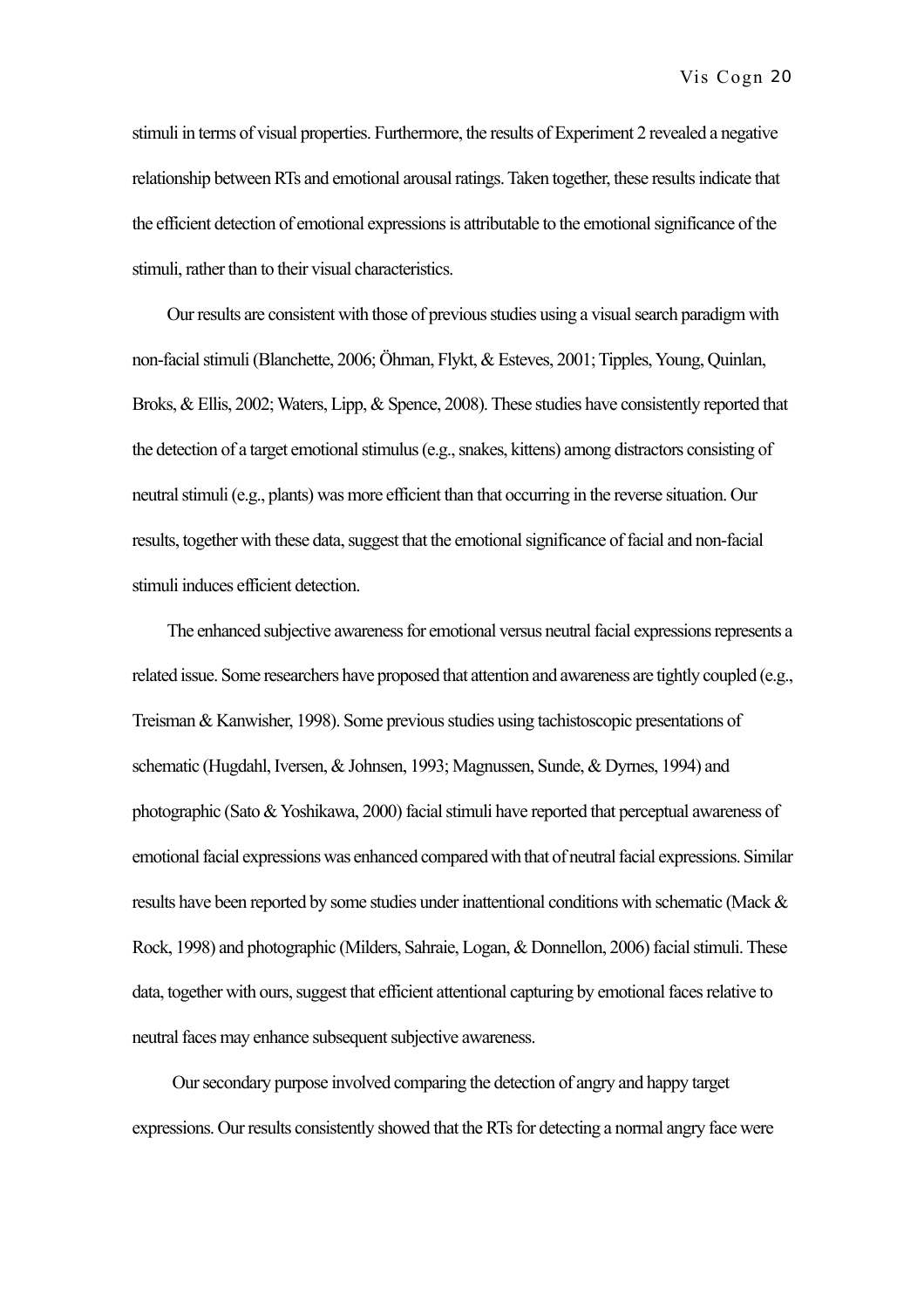shorter than those for detecting a normal happy face. These results are in accord with those of previous studies (e.g., Gilboa-Schechtman et al., 1999) and confirm that the photographs of angry expressions are more efficiently detected than those of happy expressions.

The superior detection of anger over happiness was observed for both normal and anti-expressions. These results can be interpreted in terms of the emotional significance of stimuli. The rating results of Experiment 2 showed that participants experienced higher arousal while viewing angry expressions than happy expressions, common to normal and anti-expressions. Furthermore, the regression analysis showed a negative relationship between RTs and emotional arousal ratings. These results suggest that superior detection of angry expressions rests on their greater emotional significance as compared to happy expressions.

Our results may account for previous inconsistent findings about the superior detection of anger versus happiness (e.g., positive and negative data in Gilboa-Schechtman et al., 1999 and Byrne and Eysenck, 1995, respectively). Our results suggest that the superior detection of angry expressions could be attributable to their higher emotional significance compared to happy expressions. Thus, one can expect that the use of different stimuli, including weaker angry expressions or stronger happy expressions, might produce different results. Based on our results, we propose that the emotional arousal, rather than the valence, of emotional facial expressions might be important for their efficient detection.

Some limitations affecting our study must be acknowledged. First, our results cannot completely exclude the effects of visual factors. Although the anti-expressions had featural changes comparable to those of the emotional facial expressions vis a vis the neutral expressions, these were nor comparable to emotional facial expressions in terms of other visual factors, such as holistic information (cf. Tanaka & Farah, 1993). Some researchers have proposed that facial expression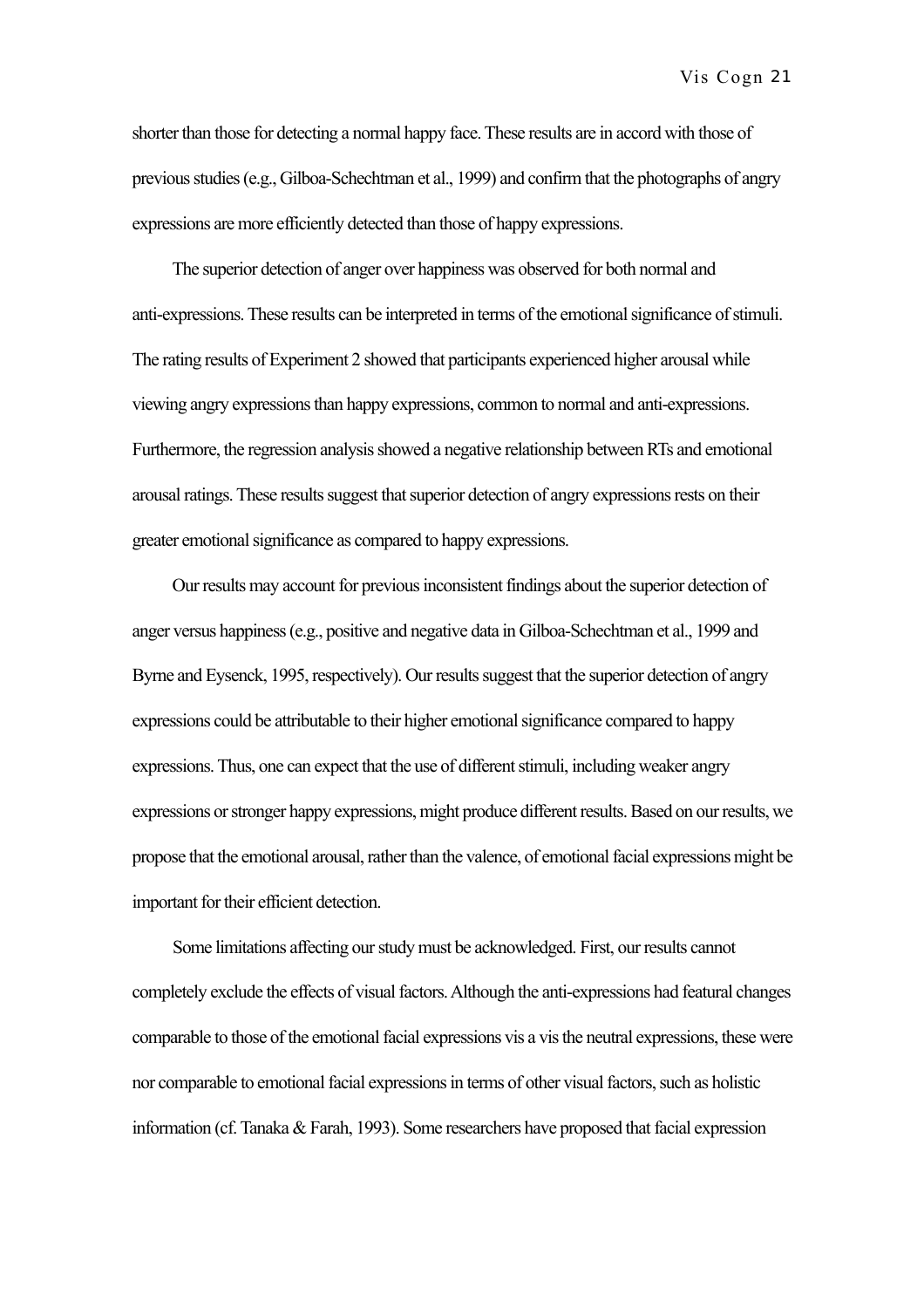recognition may be achieved by holistic template matching (e.g., Rutherford & McIntosh, 2007), which may induce different detection performances for normal and anti-expressions. Future studies are necessary to further investigate the influence of these visual factors on the detection of facial expressions.

Second, because we created artificial anti-expressions using a computer-morphing technique, there are limitations to the generalizability of the results obtained by this study. This method limited the extent to which open mouths could be depicted in material expressions, resulting in the use of only two models in the present stimulus set because other models portrayed widely opened mouths in depictions of angry and happy expressions. Although we found consistent results across models, further replication with different stimulus sets would enhance the robustness of these findings. A related issue concerns the difficulty of testing expressions depicting bared teeth. Some types of angry and happy facial expressions display teeth (Ekman & Friesen, 1975). Therefore, it must be noted that our findings are restricted to angry and happy expressions without bared teeth. Future research is needed to investigate the detection of emotional facial expressions including bared teeth.

In short, our main finding was that the RTs for detecting the normal angry and happy expressions were shorter than those for detecting the respective anti-expressions. This result suggests that efficient detection of emotional facial expressions is attributable to emotional significance rather than to visual characteristics.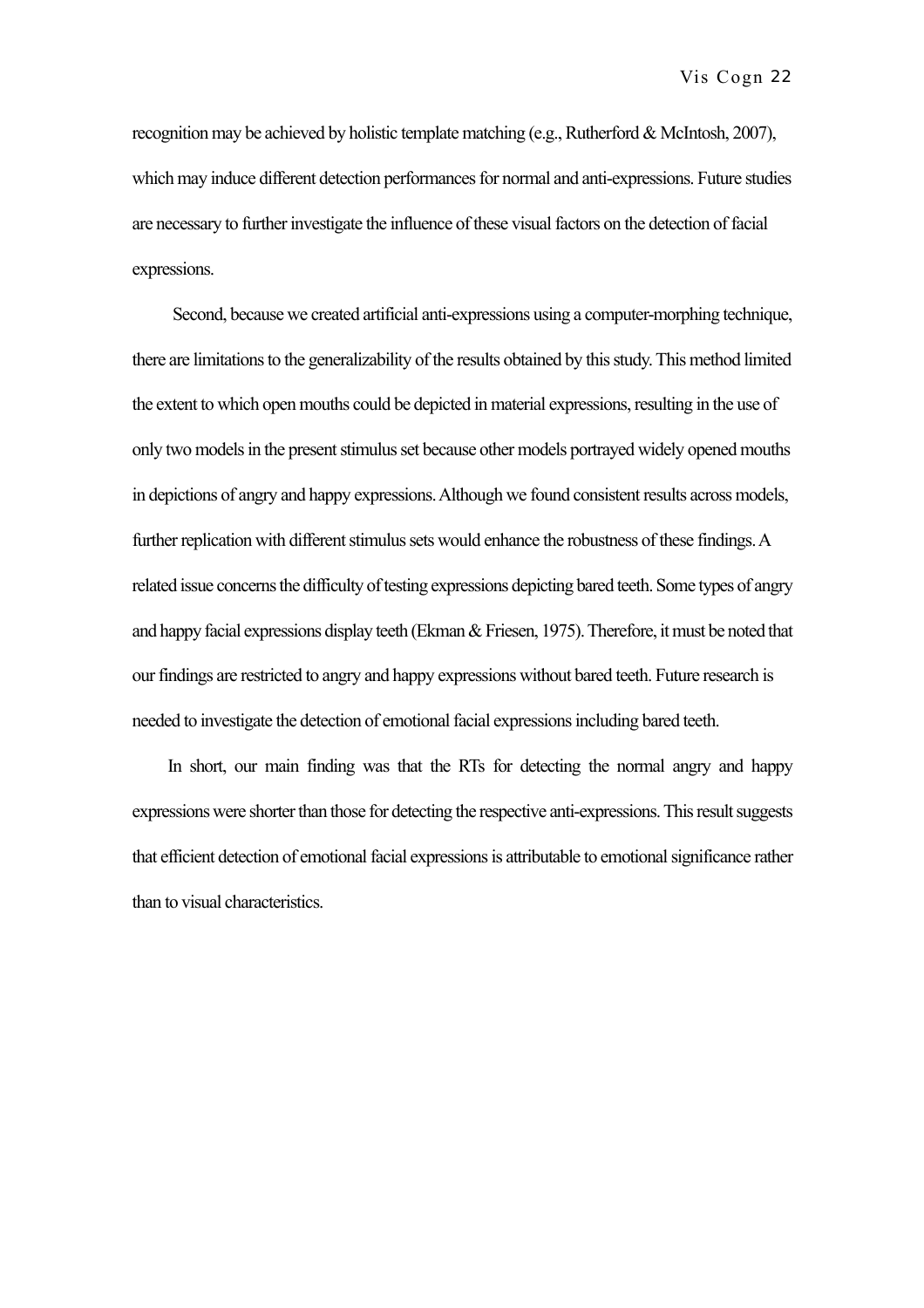## **References**

- Blanchette, I. (2006). Snakes, spiders, guns, and syringes: How specific are evolutionary constraints on the detection of threatening stimuli? *Quarterly Journal of Experimental Psychology, 59,* 1484 -1504.
- Bond, N. W., & Siddle, D. A. T. (1996). The preparedness account of social phobia: Some data and alternative explanations. In R. M. Rapee (ed.), *Current controversies in the anxiety disorders* (pp. 291-316). New York: Guilford.
- Byrne, A., & Eysenck, M. W. (1995). Trait anxiety, anxious mood, and threat detection. *Cognition and Emotion, 9,* 549-562.
- Cave, K. R., & Batty, M. J. (2006). From searching for features to searching for threat: Drawing the boundary between preattentive and attentive vision. *Visual Cognition, 14,* 629-646.
- Eastwood, J. D., Smilek, D., & Merikle, P. M. (2001). Differential attentional guidance by unattended faces expressing positive and negative emotions. *Perception and Psychophysics,* 63, 1004-1013.
- Ekman, P., & Friesen, W. V. (1975). *Unmasking the face: A guide to recognizing emotions from facial clues.* Englewood Cliffs, NJ: Prentice-Hall.
- Ekman, P., & Friesen, W. V. (1976). *Pictures of facial affect.* Palo Alto, CA: Consulting Psychologist.
- Fox, E., & Damjanovic, L. (2006). The eyes are sufficient to produce a threat superiority effect. *Emotion, 6,* 534-539.
- Gilboa-Schechtman, E., Foa, E. B., & Amir, N. (1999). Attentional biases for facial expressions in social phobia: The face-in-the-crowd paradigm. *Cognition and Emotion, 13,* 305-318.

Greenwald, M. K., Cook, E. W., & Lang, P. J. (1989). Affective judgment and psychophysiological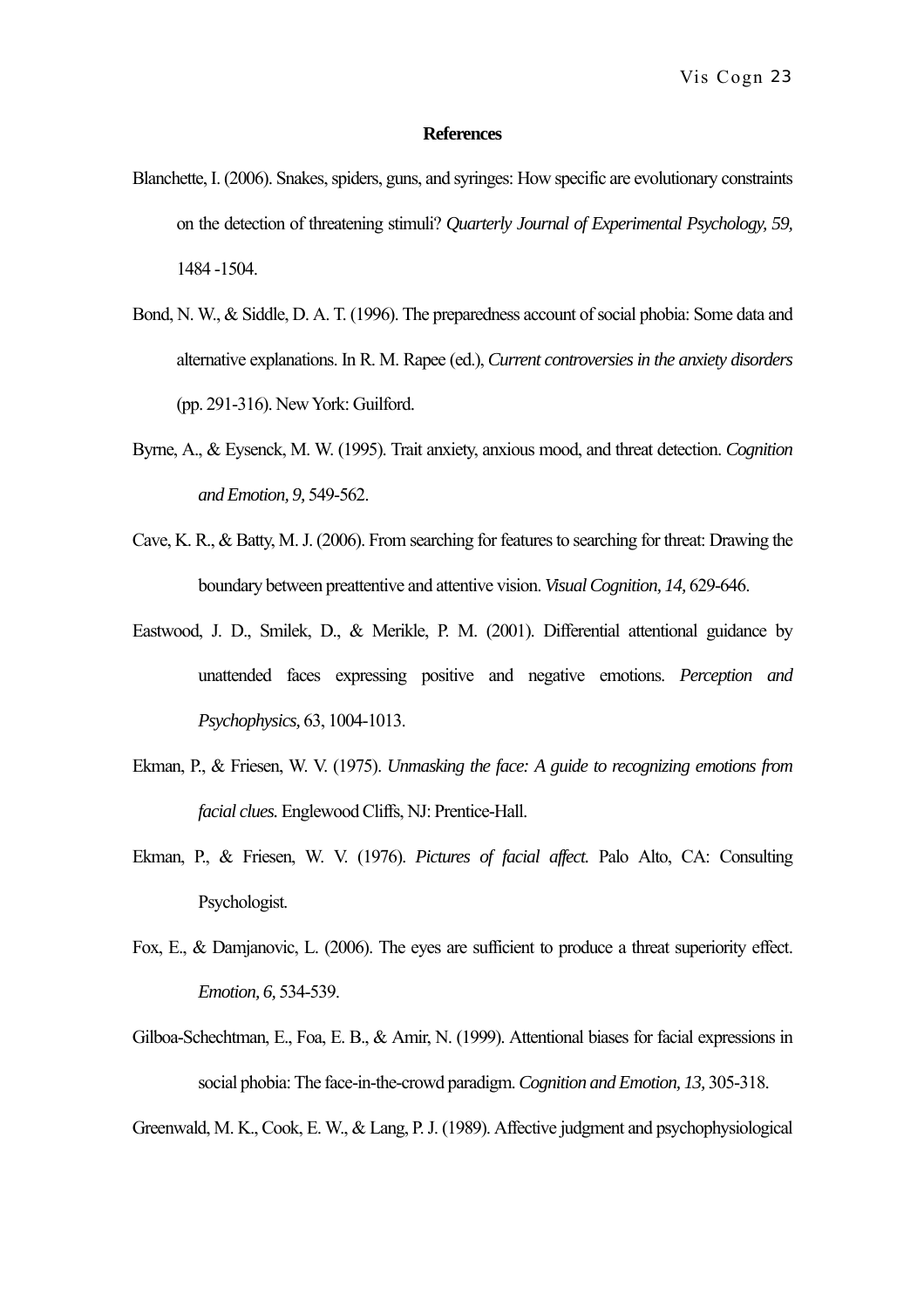response: Dimensional covariation in the evaluation of pictorial stimuli. *Journal of Psychophysiology, 3,* 51-64.

- Hampton, C., Purcell, D. G., Bersine, L., Hansen, C. H., & Hansen, R. D. (1989). Probing "pop-out": Another look at the face-in-the-crowd effect. *Bulletin of the Psychonomic Society, 27,*  563-566.
- Hansen, C. H., & Hansen, R. D. (1988). Finding the face in the crowd: An anger superiority effect. *Journal of Personality and Social Psychology, 54,* 917-924.
- Horstmann, G. (2007). Preattentive face processing: What do visual search experiments with schematic faces tell us? *Visual Cognition, 15,* 799-833.
- Horstmann, G., Scharlau, I., & Ansorge, U. (2006). More efficient rejection of happy than of angry face distractors in visual search. *Psychonomic Bulletin and Review, 13,* 1067-1073.
- Hugdahl, K., Iversen, P. M., & Johnsen, B. H. (1993). Laterality for facial expressions: Does the sex of the subject interact with the sex of the stimulus face? *Cortex, 29,* 325-331.
- Johnsen, B. H., Thayer, J. F., & Hugdahl, K. (1995). Affective judgment of the Ekman faces: A dimensional approach. *Journal of Psychophysiology, 9,* 193-202.
- Juth, P., Lundqvist, D., Karlsson, A., & Öhman, A. (2005). Looking for foes and friends: Perceptual and emotional factors when finding a face in the crowd. *Emotion, 5,* 379-395.
- Keltner, D., & Haidt, J. (2001). Social functions of emotions. In T. Mayne & G. A. Bonanno (eds.), *Emotions: Current issues and future directions* (pp. 192-213). New York: Guilford.
- Kirk, R. E. (1995). *Experimental design: Procedures for the behavioral sciences (3rd ed.).* Pacific Grove, CA: Brooks/Cole.
- Lang, P. J., Bradley, M. M., & Cuthbert, B. N. (1998). Emotion and motivation: Measuring affective perception. *Journal of Clinical Neurophysiology, 15,* 397-408.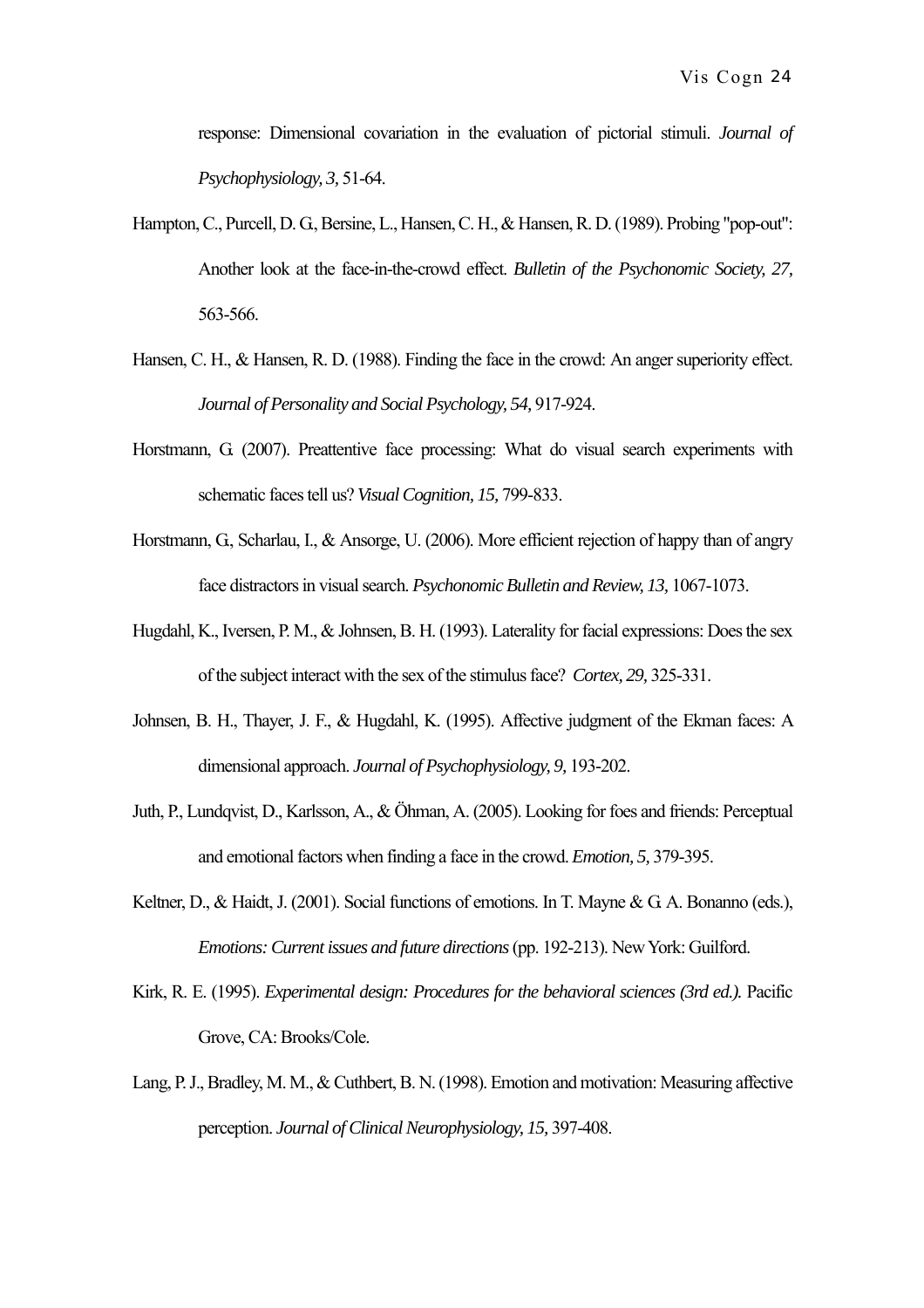- Lamy, D., Amunts, L., & Bar-Haim, Y. (2008). Emotional priming of pop-out in visual search. *Emotion, 8,* 151-161.
- McCarthy, G., Puce, A., Belger, A., & Allison, T. (1999). Electrophysiological studies of human face perception. II: Response properties of face-specific potentials generated in occipitotemporal cortex. *Cerebral Cortex, 9,* 431–444.
- Magnussen, S., Sunde, B., & Dyrnes, S. (1994). Patterns of perceptual asymmetry in processing facial expression. *Cortex, 30,* 215-229.
- McKelvie, S. J. (1973). The meaningfulness and meaning of schematic faces. *Perception and Psychophysics, 14,* 343-348.
- Milders, M., Sahraie, A., Logan, S., & Donnellon, N. (2006). Awareness of faces is modulated by their emotional meaning. *Emotion, 6,* 10-17.
- Mack, A., & Rock, I. (1998). *Inattentional Blindness.* Cambridge: MIT Press.
- Mukaida S., Kamachi M., Kato T., Oda M., Yoshikawa S., & Akamatsu S. (2000). *Foolproof utilities for facial image manipulation (unpublished computer software).* Kyoto: ATR.
- Öhman, A., Flykt, A., & Esteves, F. (2001). Emotion drives attention: Detecting the snake in the grass. *Journal of Experimental Psychology: General,* 130, 466-478.
- Öhman, A., Lundqvist, D., & Esteves, F. (2001). The face in the crowd revisited: A threat advantage with schematic stimuli. *Journal of Personality and Social Psychology, 80, 381-396.*
- Purcell, D. G., Stewart, A. L., & Skov, R. B. (1996). It takes a confounded face to pop out of a crowd. *Perception, 25,* 1091-1108.
- Rhodes, G., Brennan, S. & Carey, S. (1987). Identification and ratings of caricatures: Implications for mental representations of faces. *Cognitive Psychology, 19, 473-497*.

Rowland, D. A., & Perrett, D. I. (1995). Manipulating facial appearance through shape and color.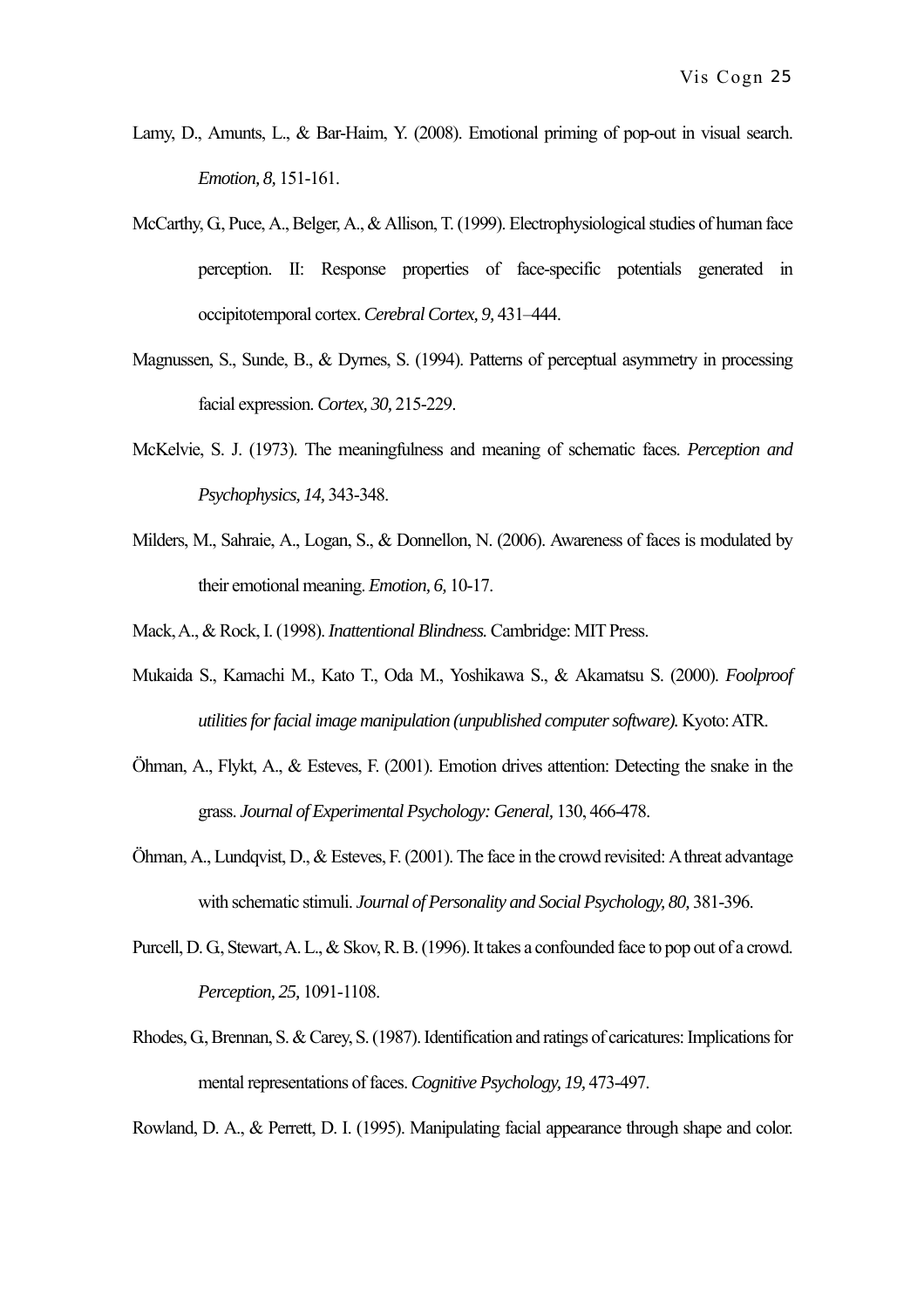*IEEE Computer Graphics and Applications, 15,* 70-76.

- Rutherford, M. D., & McIntosh, D. N. (2007). Rules versus prototype matching: Strategies of perception of emotional facial expressions in the autism spectrum. Journal of Autism and Developmental Disorders, 37, 187-196.
- Sagi, D., & Julesz, B. (1986). Enhanced detection in the aperture of focal attention during simple discrimination tasks. *Nature, 321,* 693-695.
- Sato, W., & Yoshikawa, S. (2000). Emotional expressions enhance momentary perception of faces. *International Journal of Psychology, 35,* 236.
- Tabachnick, B. G., & Fidell, L. S. (2001). *Computer-assisted research design and analysis.*  Boston, MA: Allyn and Bacon.
- Tanaka, J. W., & Farah, M. J. (1993). Parts and wholes in face recognition. *Quarterly Journal of Experimental Psychology, 46A,* 225-245.
- Tipples, J., Young, A. W., Quinlan, P., Broks, P., & Ellis, A. W. (2002). Searching for threat. *Quarterly Journal of Experimental Psychology, 55A,* 1007-1026.
- Tong, F., & Nakayama, K. (1999). Robust representations for faces: Evidence from visual search. *Journal of Experimental Psychology: Human Perception and Performance. 25,* 1016-1035.
- Treisman, A. M., & Kanwisher, N. G. (1998). Perceiving visually presented objects: Recognition, awareness, and modularity. *Current Opinion in Neurobiology, 8,* 218-222.
- Waters, A. M., Lipp, O., & Spence, S. H. (2008). Visual search for animal fear-relevant stimuli in children. *Australian Journal of Psychology, 60,* 112-125.
- Williams, M. A., Moss, S. A., Bradshaw, J. L., & Mattingley, J. B. (2005). Look at me, I'm smiling: Visual search for threatening and nonthreatening facial expressions. *Visual Cognition, 12,*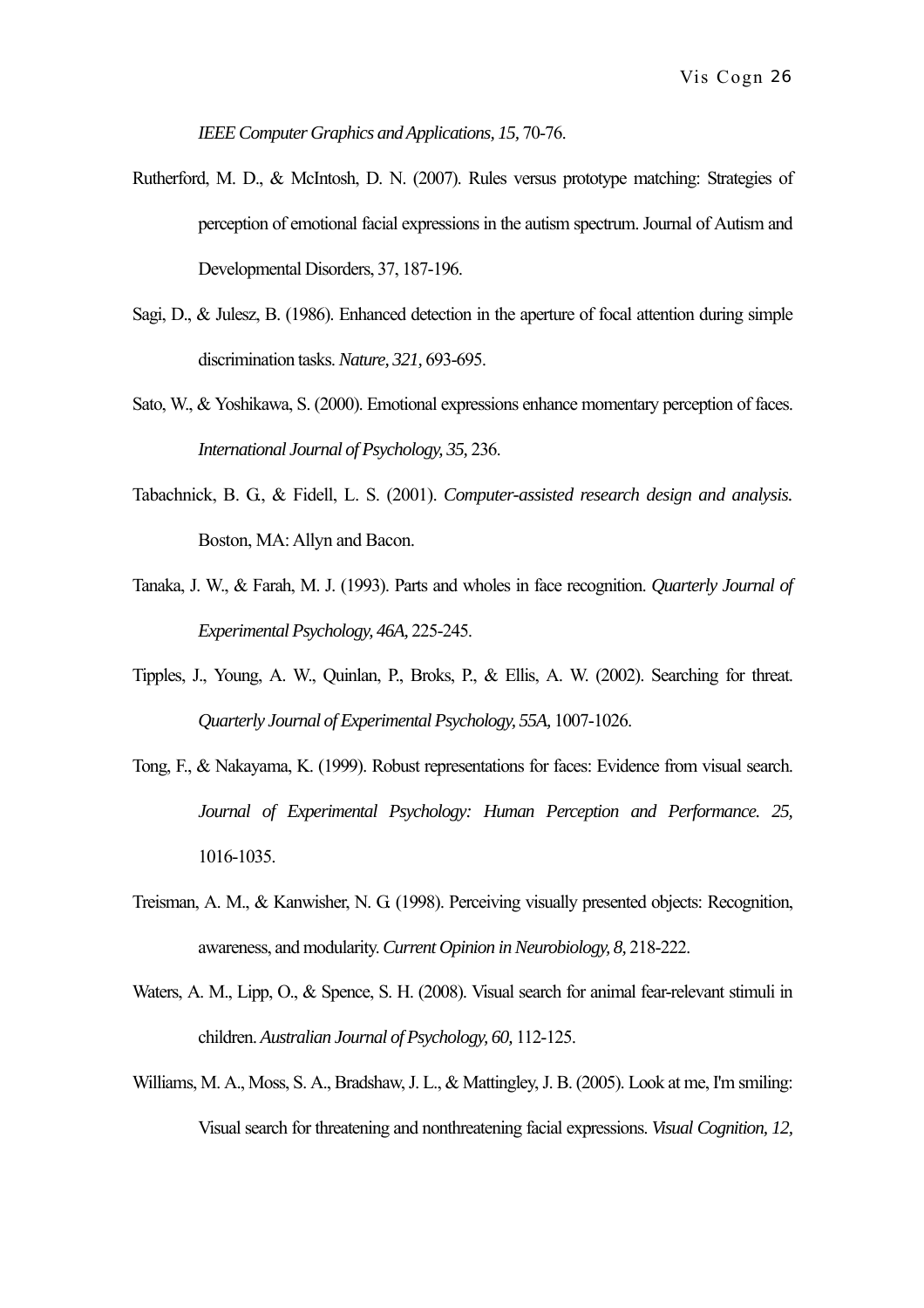29-50.

Wolfe, J. M., & Horowitz, T. S. (2004). What attributes guide the deployment of visual attention and how do they do it? *Nature Reviews Neuroscience, 5,* 495-501.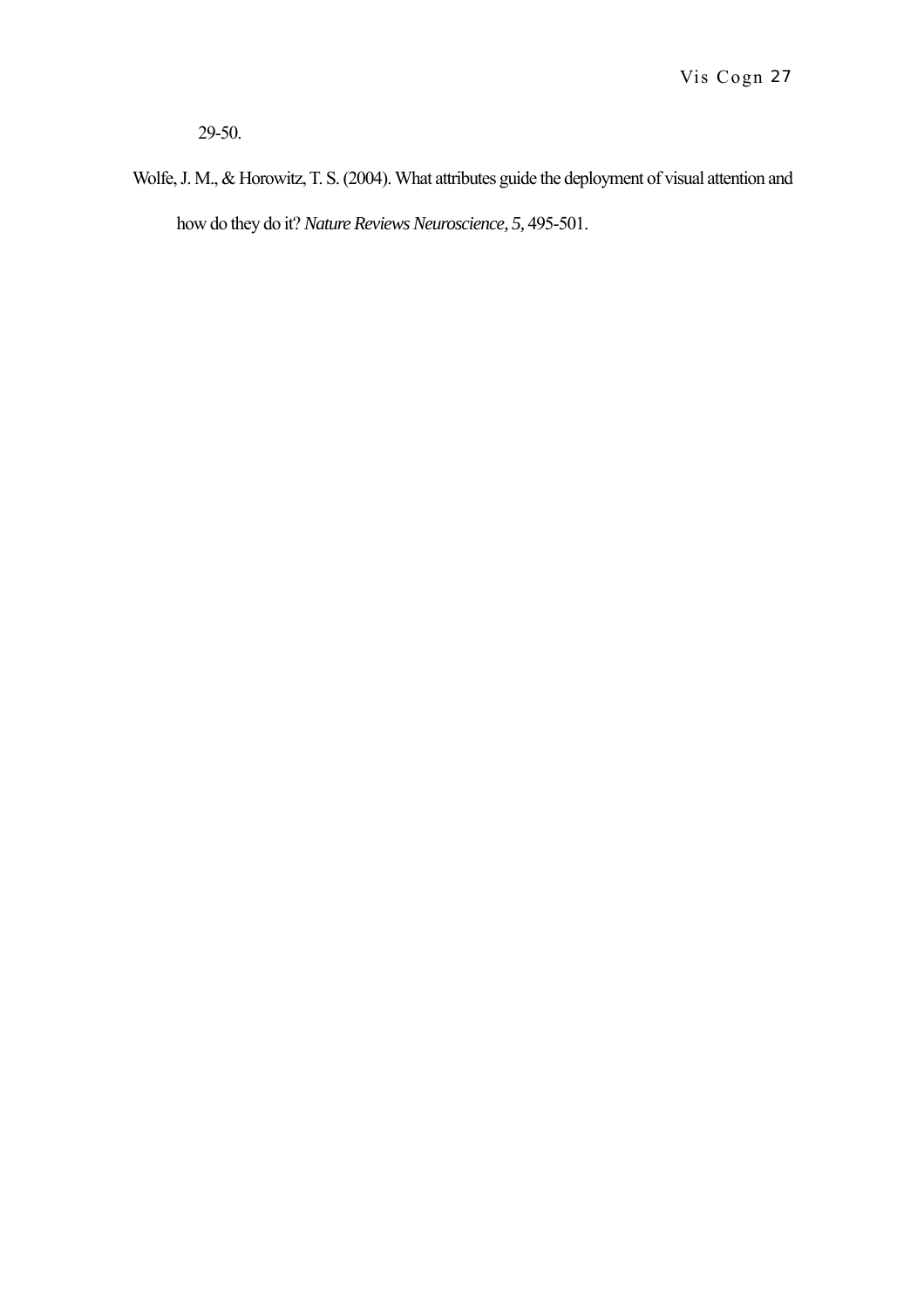# **Authors' Notes**

Correspondence should be directed to: Wataru Sato, Department of Comparative Study of Cognitive Development (funded by Benesse Corporation), Primate Research Institute, Kyoto University, Kanrin, Inuyama, Aichi 484-8506, Japan (E-mail: [sato@pri.kyoto-u.ac.jp\)](mailto:sato@pri.kyoto-u.ac.jp).

We thank Dr. T. Motoyasu for technical support, and Dr. T. Kochiyama and S. Uono for helpful advice.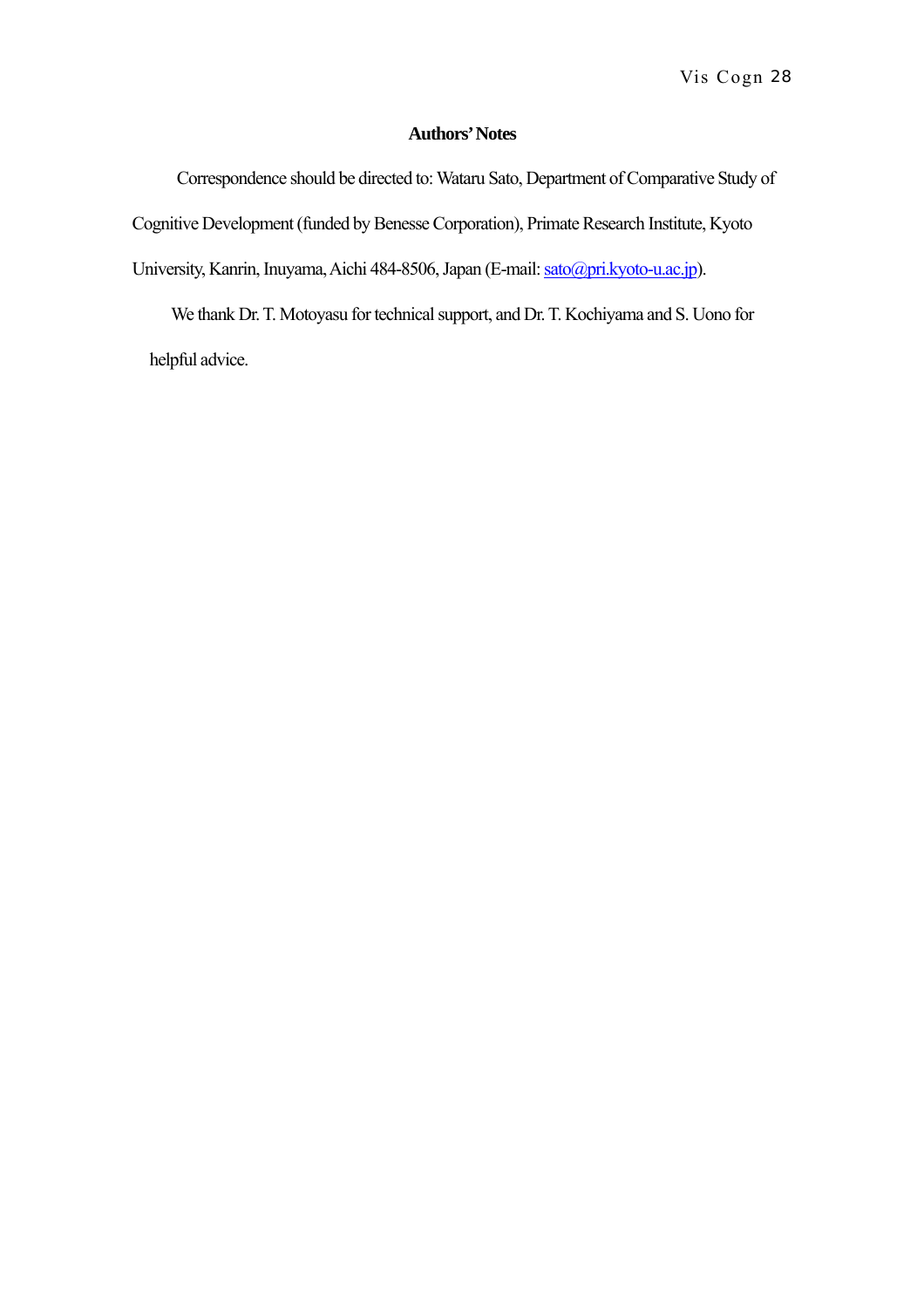| Rating      | AN          | HA       | aAN      | aHA         |  |
|-------------|-------------|----------|----------|-------------|--|
| Valence     | $-2.1(0.2)$ | 1.5(0.2) | 0.0(0.2) | $-0.7(0.2)$ |  |
| Arousal     | 1.7(0.3)    | 0.3(0.3) | 0.4(0.3) | $-0.1(0.1)$ |  |
| Familiarity | 2.9(0.2)    | 7.3(0.3) | 4.9(0.4) | 4.5(0.3)    |  |

Table 1. Mean (with *SE*) ratings of valence, arousal, and familiarity.

 $AN =$  anger;  $HA =$  happiness;  $aAN =$  anti-anger;  $aHA =$  anti-happiness.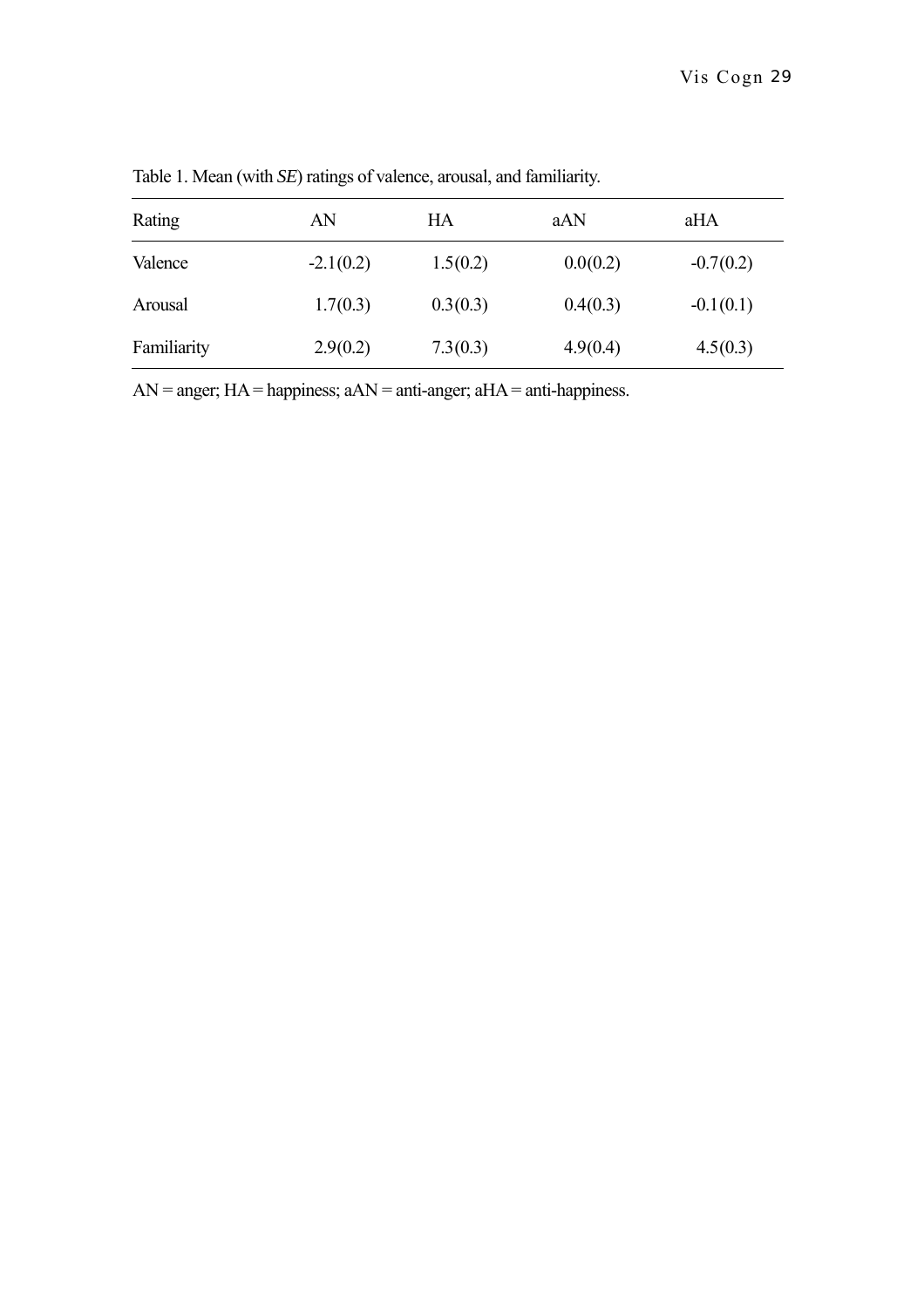

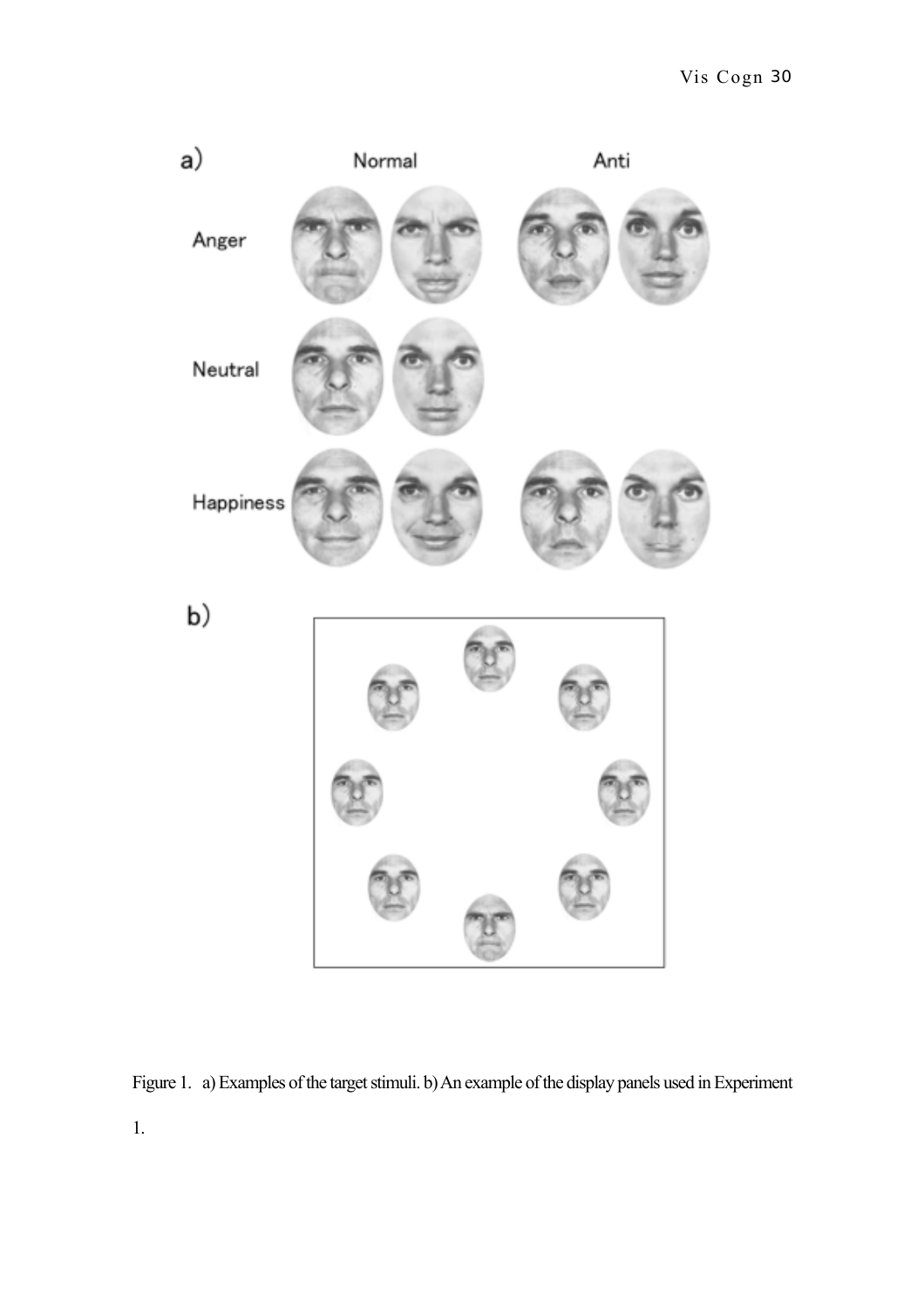

Figure 2. Mean (with *SE*) reaction time (RT) in Experiment 1a (upper) and 1b (lower). AN = anger; HA = happiness; aAN = anti-anger; aHA = anti-happiness.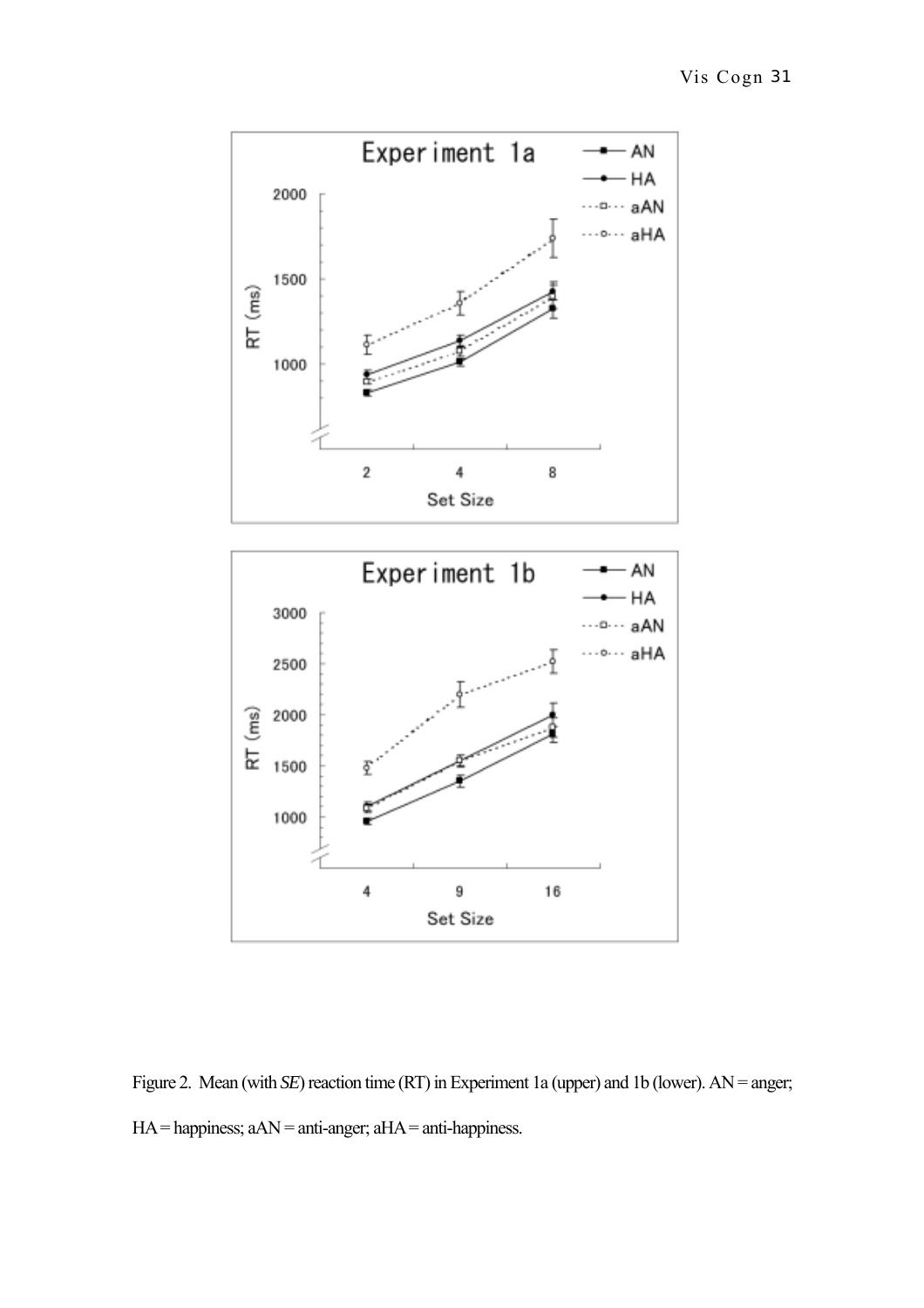

Figure 3. Mean (with *SE*) reaction time (RT) in Experiment 2. AN = anger; HA = happiness; aAN = anti-anger; aHA = anti-happiness.